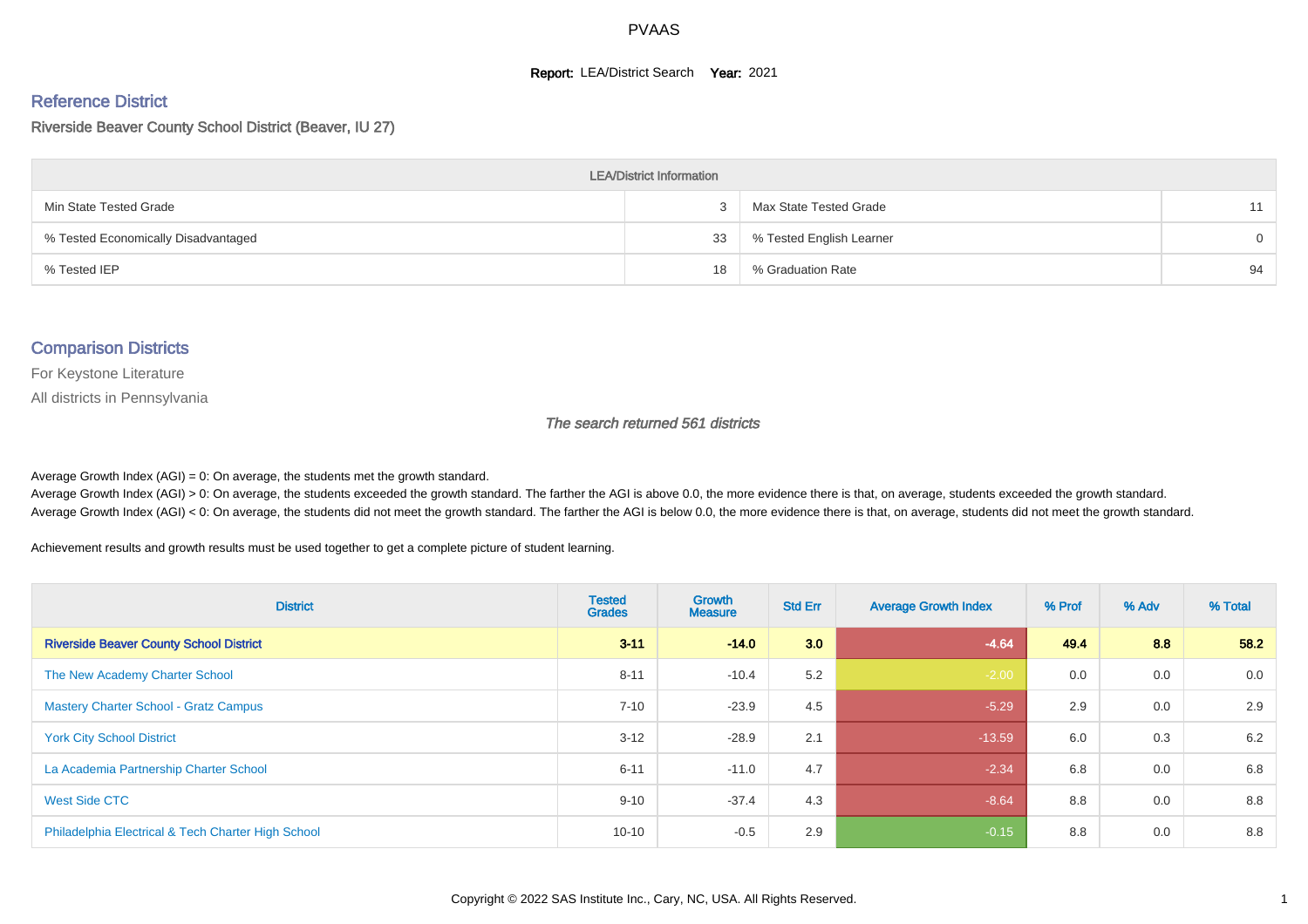| <b>District</b>                                                       | <b>Tested</b><br><b>Grades</b> | <b>Growth</b><br><b>Measure</b> | <b>Std Err</b> | <b>Average Growth Index</b> | % Prof | % Adv   | % Total |
|-----------------------------------------------------------------------|--------------------------------|---------------------------------|----------------|-----------------------------|--------|---------|---------|
| <b>Riverside Beaver County School District</b>                        | $3 - 11$                       | $-14.0$                         | 3.0            | $-4.64$                     | 49.4   | 8.8     | 58.2    |
| Esperanza Cyber Charter School                                        | $3 - 11$                       | 7.1                             | 6.1            | 1.16                        | 9.1    | 0.0     | 9.1     |
| <b>Innovative Arts Academy Charter School</b>                         | $6 - 11$                       | $-9.1$                          | 3.7            | $-2.44$                     | 9.5    | 0.0     | 9.5     |
| Propel Charter School - Braddock Hills                                | $3 - 11$                       | $-13.6$                         | 3.6            | $-3.81$                     | 9.7    | 1.6     | 11.3    |
| <b>Aliquippa School District</b>                                      | $3 - 11$                       | $-9.0$                          | 4.2            | $-2.14$                     | 11.0   | 0.0     | 11.0    |
| <b>Clairton City School District</b>                                  | $3 - 11$                       | 3.5                             | 3.7            | 0.95                        | 13.4   | 0.0     | 13.4    |
| <b>Sto-Rox School District</b>                                        | $3 - 10$                       | 6.6                             | 3.7            | 1.80                        | 13.4   | 0.0     | 13.4    |
| People For People Charter School                                      | $3 - 12$                       | 13.3                            | 5.5            | 2.43                        | 13.5   | 0.0     | 13.5    |
| <b>Propel Charter School-Montour</b>                                  | $3 - 10$                       | $-10.7$                         | 3.9            | $-2.71$                     | 13.7   | 0.0     | 13.7    |
| <b>Chester-Upland School District</b>                                 | $3 - 11$                       | $-0.3$                          | 2.7            | $-0.09$                     | 13.8   | 0.8     | 14.6    |
| <b>Dauphin County Technical School</b>                                | $9 - 11$                       | $-45.5$                         | 2.6            | $-17.72$                    | 14.4   | 2.5     | 16.9    |
| <b>Steelton-Highspire School District</b>                             | $3 - 11$                       | $-11.8$                         | 3.5            | $-3.40$                     | 14.5   | 0.0     | 14.5    |
| <b>Universal Audenried Charter School</b>                             | $9 - 11$                       | $-5.8$                          | 2.4            | $-2.40$                     | 14.6   | 0.0     | 14.6    |
| <b>Lancaster School District</b>                                      | $3 - 12$                       | $-15.8$                         | $1.5$          | $-10.90$                    | 14.6   | 2.3     | 16.9    |
| Dr Robert Ketterer Charter School Inc                                 | $6 - 12$                       | 10.1                            | $5.0\,$        | 2.04                        | 14.9   | 0.4     | 15.3    |
| <b>Sugar Valley Rural Charter School</b>                              | $3 - 11$                       | $-11.0$                         | 4.5            | $-2.46$                     | 14.9   | $0.0\,$ | 14.9    |
| Preparatory Charter School Of Mathematics, Science, Tech, And Careers | $9 - 10$                       | $-4.0$                          | 2.5            | $-1.59$                     | 15.0   | 0.0     | 15.0    |
| <b>Harrisburg City School District</b>                                | $3 - 11$                       | $-0.4$                          | 2.1            | $-0.19$                     | 15.1   | 0.4     | 15.5    |
| Maritime Academy Charter School                                       | $3 - 10$                       | $-11.4$                         | 3.5            | $-3.29$                     | 15.2   | 0.0     | 15.2    |
| <b>Propel Charter School-Homestead</b>                                | $3 - 11$                       | $-11.7$                         | 4.1            | $-2.84$                     | 15.9   | 0.0     | 15.9    |
| Perseus House Charter School Of Excellence                            | $6 - 11$                       | $-5.2$                          | 3.0            | $-1.72$                     | 16.5   | 0.0     | 16.5    |
| <b>Tech Freire Charter School</b>                                     | $9 - 11$                       | 9.3                             | 2.9            | 3.26                        | 18.0   | 1.1     | 19.1    |
| <b>Farrell Area School District</b>                                   | $3 - 11$                       | $-10.4$                         | 4.3            | $-2.41$                     | 19.0   | 0.0     | 19.0    |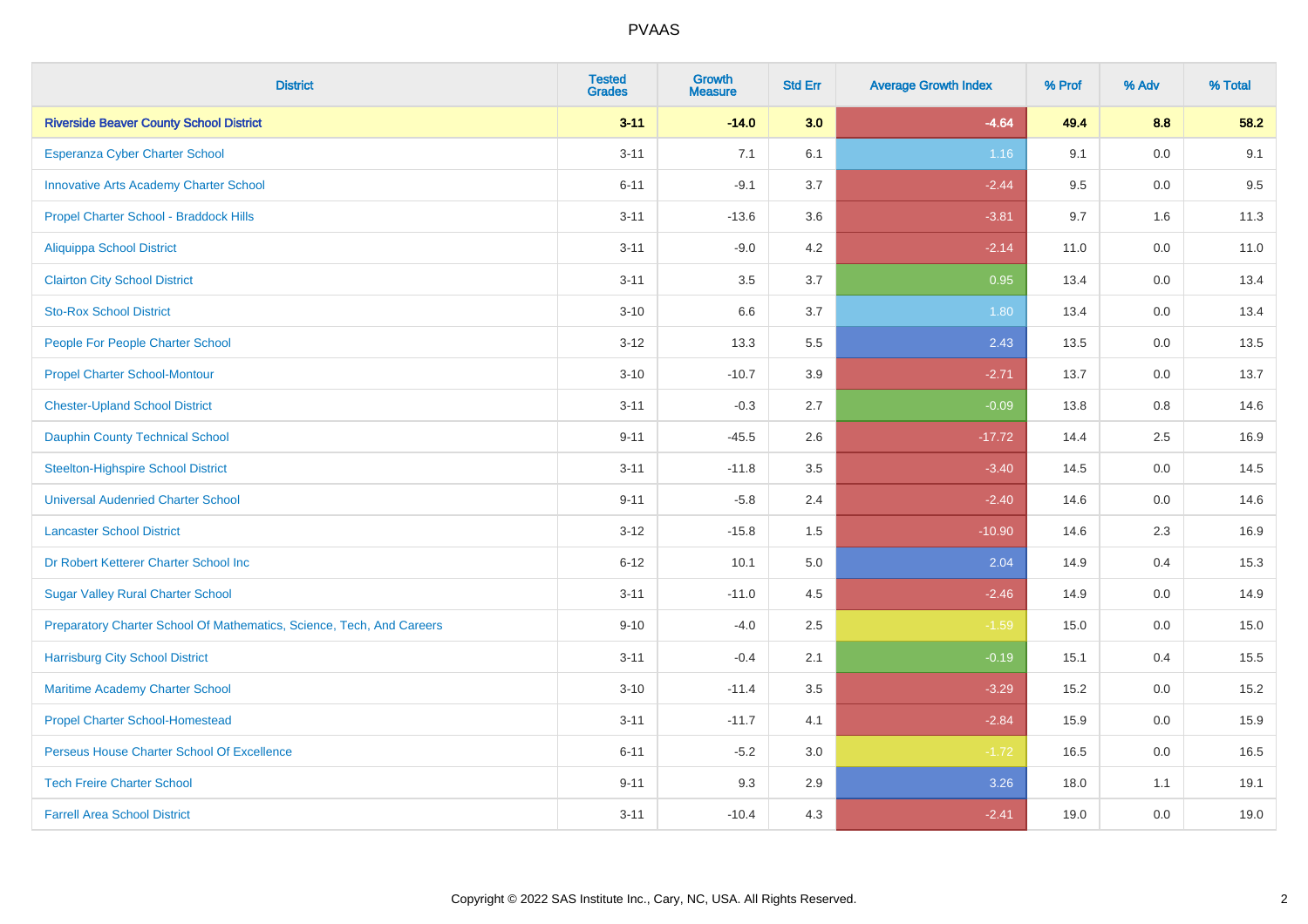| <b>District</b>                                        | <b>Tested</b><br><b>Grades</b> | <b>Growth</b><br><b>Measure</b> | <b>Std Err</b> | <b>Average Growth Index</b> | % Prof | % Adv   | % Total |
|--------------------------------------------------------|--------------------------------|---------------------------------|----------------|-----------------------------|--------|---------|---------|
| <b>Riverside Beaver County School District</b>         | $3 - 11$                       | $-14.0$                         | 3.0            | $-4.64$                     | 49.4   | 8.8     | 58.2    |
| <b>Rochester Area School District</b>                  | $3 - 11$                       | $-13.2$                         | 4.6            | $-2.89$                     | 19.5   | 1.3     | 20.8    |
| Philipsburg-Osceola Area School District               | $3 - 11$                       | $-24.8$                         | 3.3            | $-7.43$                     | 19.7   | 2.6     | 22.4    |
| <b>Lawrence County CTC</b>                             | $10 - 11$                      | $-21.7$                         | 3.6            | $-6.05$                     | 19.8   | 0.0     | 19.8    |
| <b>Gillingham Charter School</b>                       | $3 - 11$                       | $-4.4$                          | 5.6            | $-0.77$                     | 20.8   | 8.3     | 29.2    |
| Mastery Charter School - Shoemaker Campus              | $7 - 10$                       | 4.1                             | 3.0            | 1.34                        | 20.9   | 3.3     | 24.2    |
| Multicultural Academy Charter School                   | $9 - 11$                       | 9.5                             | 3.5            | 2.69                        | 22.0   | $0.0\,$ | 22.0    |
| <b>Turkeyfoot Valley Area School District</b>          | $3 - 12$                       | $-4.3$                          | 5.6            | $-0.76$                     | 22.0   | 5.1     | 27.1    |
| <b>Columbia-Montour AVTS</b>                           | $9 - 10$                       | $-12.5$                         | 3.0            | $-4.16$                     | 22.3   | 0.6     | 22.9    |
| <b>Tacony Academy Charter School</b>                   | $3 - 11$                       | $-14.7$                         | 3.0            | $-4.82$                     | 22.4   | 1.8     | 24.1    |
| Jefferson County-Dubois AVTS                           | $9 - 11$                       | $-16.2$                         | 3.9            | $-4.16$                     | 23.0   | 0.0     | 23.0    |
| <b>Williams Valley School District</b>                 | $3 - 11$                       | $-7.3$                          | 3.4            | $-2.13$                     | 23.2   | 0.0     | 23.2    |
| <b>Chester Charter Scholars Academy Charter School</b> | $3 - 12$                       | 8.4                             | 4.1            | 2.03                        | 23.4   | 0.0     | 23.4    |
| <b>Norristown Area School District</b>                 | $3 - 12$                       | $-12.8$                         | 1.6            | $-7.98$                     | 23.5   | 2.3     | 25.7    |
| Lincoln Leadership Academy Charter School              | $3 - 12$                       | 14.2                            | 6.4            | 2.22                        | 23.5   | 0.0     | 23.5    |
| <b>Executive Education Academy Charter School</b>      | $3 - 10$                       | $-6.5$                          | 3.1            | $-2.08$                     | 23.7   | 2.2     | 25.8    |
| <b>Lebanon School District</b>                         | $3 - 11$                       | $-1.6$                          | 1.9            | $-0.80$                     | 24.4   | 2.6     | 27.0    |
| <b>Reading School District</b>                         | $3 - 11$                       | 10.1                            | 1.4            | 7.25                        | 24.7   | 2.4     | 27.2    |
| Imhotep Institute Charter High School                  | $9 - 11$                       | $-5.3$                          | 5.8            | $-0.92$                     | 25.0   | 0.0     | 25.0    |
| <b>Allentown City School District</b>                  | $3 - 12$                       | 5.3                             | 1.4            | 3.88                        | 25.3   | 2.7     | 28.0    |
| <b>Erie City School District</b>                       | $3 - 12$                       | $-14.5$                         | 1.6            | $-9.26$                     | 25.4   | 3.0     | 28.4    |
| <b>Greater Johnstown School District</b>               | $3 - 11$                       | $-3.1$                          | 2.6            | $-1.19$                     | 26.1   | 0.0     | 26.1    |
| <b>Mahanoy Area School District</b>                    | $3 - 10$                       | $-9.0$                          | 3.6            | $-2.49$                     | 26.2   | 1.6     | 27.9    |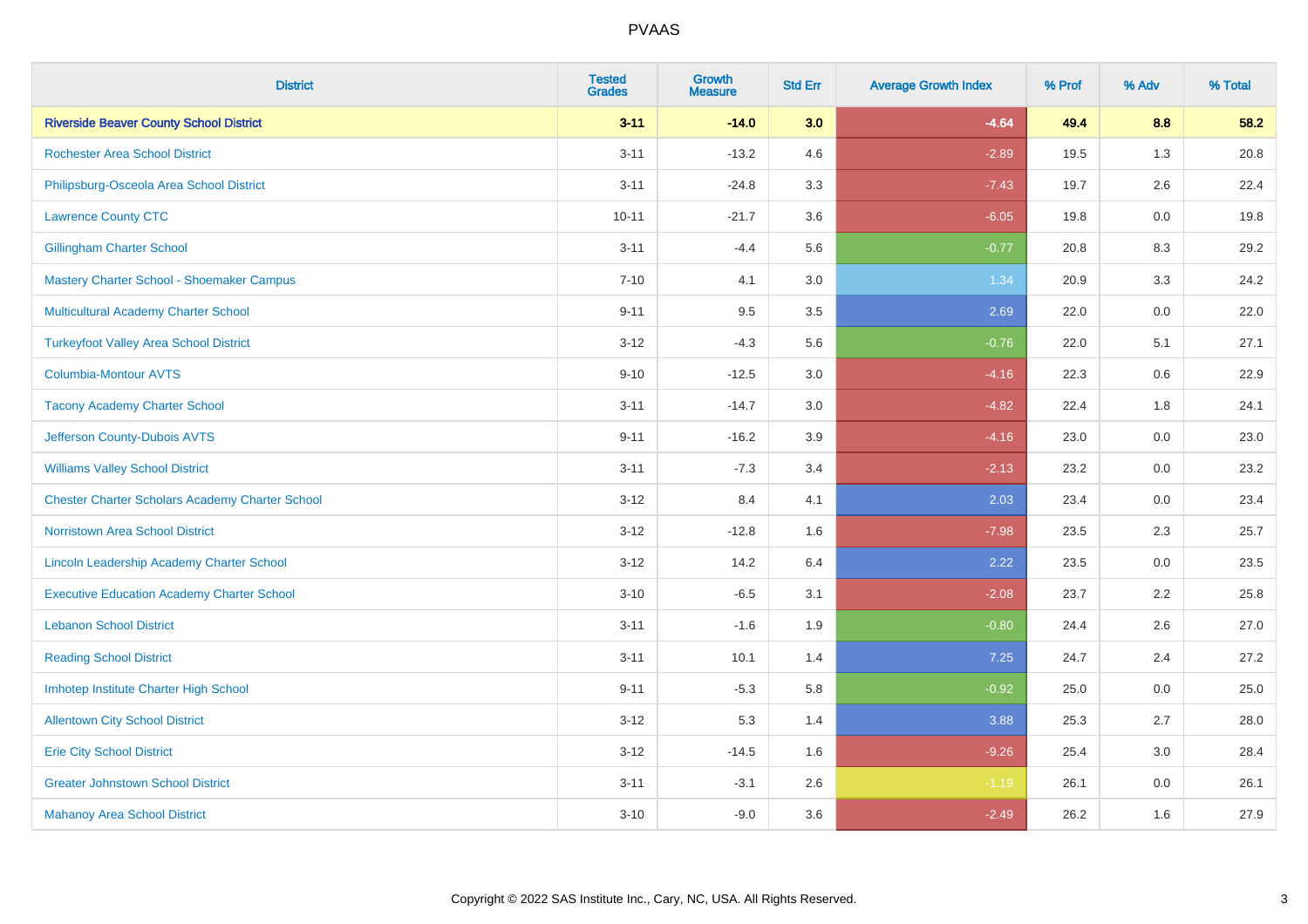| <b>District</b>                                  | <b>Tested</b><br><b>Grades</b> | <b>Growth</b><br><b>Measure</b> | <b>Std Err</b> | <b>Average Growth Index</b> | % Prof | % Adv | % Total |
|--------------------------------------------------|--------------------------------|---------------------------------|----------------|-----------------------------|--------|-------|---------|
| <b>Riverside Beaver County School District</b>   | $3 - 11$                       | $-14.0$                         | 3.0            | $-4.64$                     | 49.4   | 8.8   | 58.2    |
| Community Academy Of Philadelphia Charter School | $3 - 11$                       | 5.8                             | 2.7            | 2.12                        | 26.7   | 0.9   | 27.6    |
| <b>Roberto Clemente Charter School</b>           | $3 - 12$                       | 2.2                             | 4.9            | 0.45                        | 27.5   | 5.0   | 32.5    |
| Salisbury-Elk Lick School District               | $3 - 11$                       | $-13.5$                         | 5.9            | $-2.30$                     | 27.8   | 0.0   | 27.8    |
| <b>Shade-Central City School District</b>        | $3 - 11$                       | $-5.9$                          | 4.6            | $-1.28$                     | 27.8   | 0.0   | 27.8    |
| <b>Mastery Charter School - Pickett Campus</b>   | $6 - 10$                       | 5.6                             | 5.7            | 1.00                        | 27.8   | 0.0   | 27.8    |
| Northern Lehigh School District                  | $3 - 12$                       | $-10.4$                         | 2.7            | $-3.82$                     | 28.0   | 9.3   | 37.3    |
| Northern Lebanon School District                 | $3 - 11$                       | 0.4                             | 2.5            | 0.15                        | 28.0   | 3.0   | 31.0    |
| <b>Keystone Education Center Charter School</b>  | $3 - 12$                       | $-12.9$                         | 5.9            | $-2.19$                     | 28.0   | 0.0   | 28.0    |
| <b>Port Allegany School District</b>             | $3 - 11$                       | 4.4                             | 3.6            | 1.21                        | 28.1   | 9.4   | 37.5    |
| <b>Williamsburg Community School District</b>    | $3 - 11$                       | $-14.3$                         | 4.1            | $-3.48$                     | 28.3   | 0.0   | 28.3    |
| <b>Shenandoah Valley School District</b>         | $3 - 11$                       | 9.7                             | 3.9            | 2.49                        | 28.3   | 5.0   | 33.3    |
| <b>MaST Community Charter School II</b>          | $3 - 10$                       | 4.4                             | 3.2            | 1.37                        | 28.4   | 3.4   | 31.8    |
| <b>Mastery Charter School - Thomas Campus</b>    | $3 - 10$                       | 2.1                             | 6.2            | 0.33                        | 28.6   | 0.0   | 28.6    |
| Urban Pathways 6-12 Charter School               | $6 - 11$                       | 4.8                             | 6.4            | 0.75                        | 28.6   | 0.0   | 28.6    |
| <b>Columbia Borough School District</b>          | $3 - 12$                       | $-3.1$                          | 3.5            | $-0.89$                     | 29.5   | 1.9   | 31.4    |
| <b>Penns Manor Area School District</b>          | $3 - 12$                       | $-17.0$                         | 3.7            | $-4.52$                     | 29.7   | 3.1   | 32.8    |
| <b>Pottstown School District</b>                 | $3 - 12$                       | $-4.0$                          | 2.4            | $-1.68$                     | 29.8   | 1.2   | 31.0    |
| <b>Washington School District</b>                | $3 - 11$                       | $-4.9$                          | 2.8            | $-1.76$                     | 30.1   | 2.4   | 32.5    |
| Morrisville Borough School District              | $3 - 11$                       | 4.8                             | 4.3            | 1.10                        | 30.2   | 2.3   | 32.6    |
| <b>Mckeesport Area School District</b>           | $3 - 12$                       | 9.0                             | 2.4            | 3.72                        | 31.0   | 4.5   | 35.5    |
| <b>KIPP Dubois Charter School</b>                | $9 - 10$                       | 4.7                             | 3.3            | 1.40                        | 31.0   | 1.4   | 32.4    |
| <b>Bristol Township School District</b>          | $3 - 11$                       | $-13.9$                         | 2.0            | $-7.05$                     | 31.0   | 3.7   | 34.7    |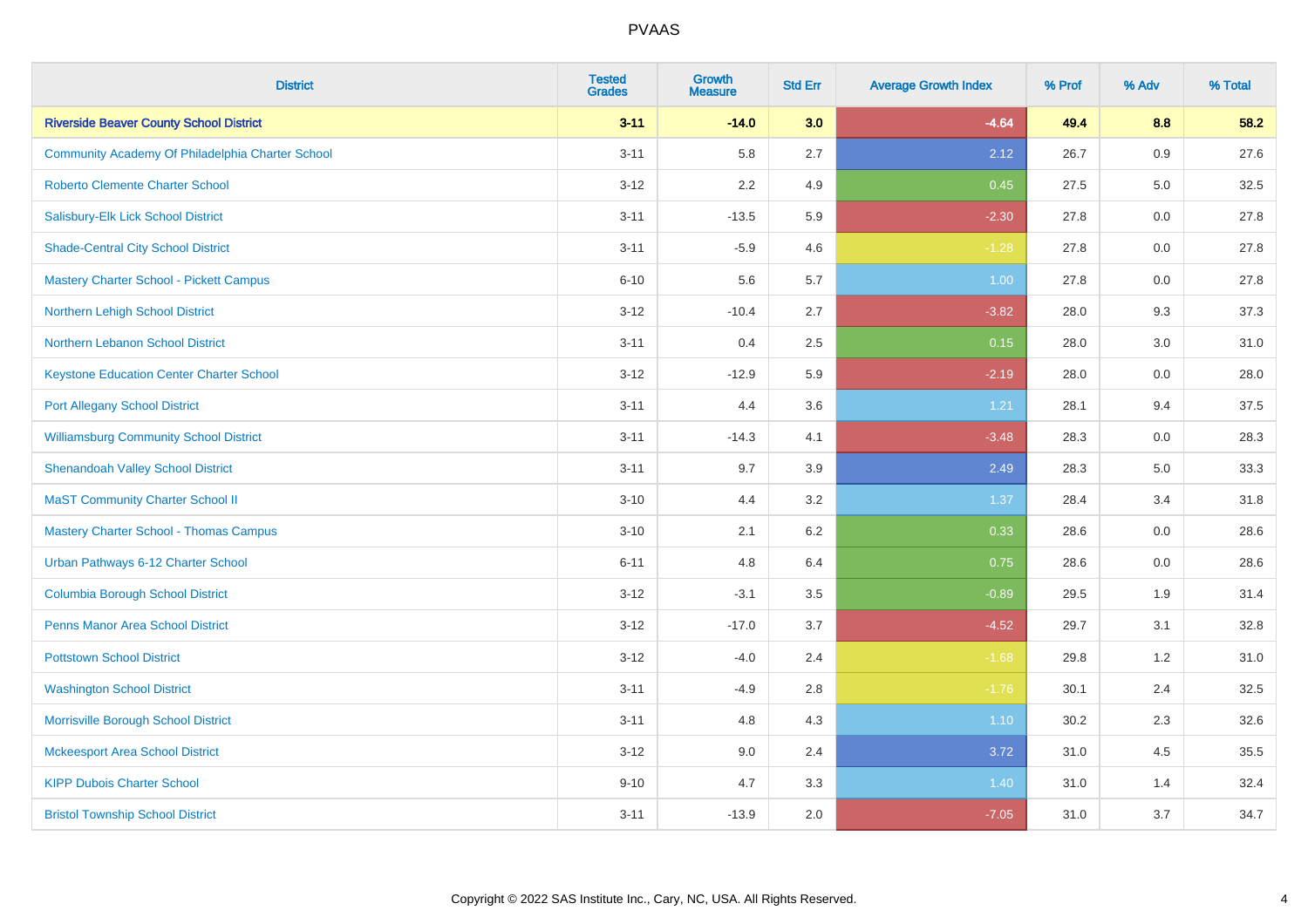| <b>District</b>                                | <b>Tested</b><br><b>Grades</b> | <b>Growth</b><br><b>Measure</b> | <b>Std Err</b> | <b>Average Growth Index</b> | % Prof | % Adv | % Total |
|------------------------------------------------|--------------------------------|---------------------------------|----------------|-----------------------------|--------|-------|---------|
| <b>Riverside Beaver County School District</b> | $3 - 11$                       | $-14.0$                         | 3.0            | $-4.64$                     | 49.4   | 8.8   | 58.2    |
| <b>Woodland Hills School District</b>          | $3 - 12$                       | 3.2                             | 2.6            | 1.22                        | 31.4   | 3.6   | 35.0    |
| <b>Redbank Valley School District</b>          | $3 - 11$                       | $-9.5$                          | 3.4            | $-2.77$                     | 31.5   | 4.9   | 36.4    |
| <b>East Allegheny School District</b>          | $3 - 11$                       | $-6.3$                          | 3.3            | $-1.87$                     | 31.9   | 9.7   | 41.7    |
| <b>Mount Union Area School District</b>        | $3 - 10$                       | $-6.1$                          | 3.1            | $-1.97$                     | 32.2   | 3.4   | 35.6    |
| Esperanza Academy Charter School               | $4 - 11$                       | 4.0                             | 2.5            | 1.61                        | 32.4   | 0.7   | 33.1    |
| <b>Achievement House Charter School</b>        | $7 - 11$                       | $-0.7$                          | 4.0            | $-0.17$                     | 32.5   | 2.6   | 35.1    |
| Southern Huntingdon County School District     | $3 - 11$                       | $-12.9$                         | 3.2            | $-3.98$                     | 32.5   | 2.5   | 35.0    |
| <b>New Castle Area School District</b>         | $3 - 12$                       | $-6.4$                          | 2.4            | $-2.66$                     | 32.5   | 4.3   | 36.8    |
| <b>Union School District</b>                   | $3 - 12$                       | 2.3                             | 4.2            | 0.54                        | 32.6   | 7.0   | 39.5    |
| <b>Penn Hills School District</b>              | $3 - 11$                       | $-7.6$                          | 2.6            | $-2.94$                     | 33.1   | 0.7   | 33.8    |
| <b>Shikellamy School District</b>              | $3 - 10$                       | $-22.3$                         | 2.5            | $-8.92$                     | 33.3   | 6.1   | 39.5    |
| Jim Thorpe Area School District                | $3 - 11$                       | $-5.8$                          | 2.7            | $-2.19$                     | 33.3   | 7.4   | 40.7    |
| <b>Austin Area School District</b>             | $3 - 11$                       | $-5.7$                          | 6.4            | $-0.90$                     | 33.3   | 5.6   | 38.9    |
| Hope For Hyndman Charter School                | $3 - 11$                       | $-2.0$                          | 6.1            | $-0.32$                     | 33.3   | 0.0   | 33.3    |
| <b>Harmony Area School District</b>            | $3 - 10$                       | 4.5                             | 6.3            | 0.72                        | 33.3   | 13.3  | 46.7    |
| <b>Marion Center Area School District</b>      | $3 - 10$                       | $-12.0$                         | 3.1            | $-3.87$                     | 33.7   | 1.1   | 34.8    |
| <b>Cornell School District</b>                 | $3 - 11$                       | $-1.6$                          | 5.0            | $-0.32$                     | 33.8   | 1.5   | 35.4    |
| <b>Northeast Bradford School District</b>      | $3 - 10$                       | $-3.1$                          | 4.0            | $-0.78$                     | 33.9   | 3.4   | 37.3    |
| <b>Pittsburgh School District</b>              | $3 - 11$                       | $-3.3$                          | 1.1            | $-3.04$                     | 33.9   | 8.2   | 42.1    |
| <b>Dunmore School District</b>                 | $3 - 11$                       | $-7.7$                          | 2.9            | $-2.62$                     | 34.0   | 7.2   | 41.2    |
| <b>Blacklick Valley School District</b>        | $3 - 11$                       | 8.0                             | 4.3            | 1.85                        | 34.1   | 0.0   | 34.1    |
| <b>Big Beaver Falls Area School District</b>   | $3 - 11$                       | $-3.9$                          | 3.3            | $-1.18$                     | 34.1   | 3.5   | 37.6    |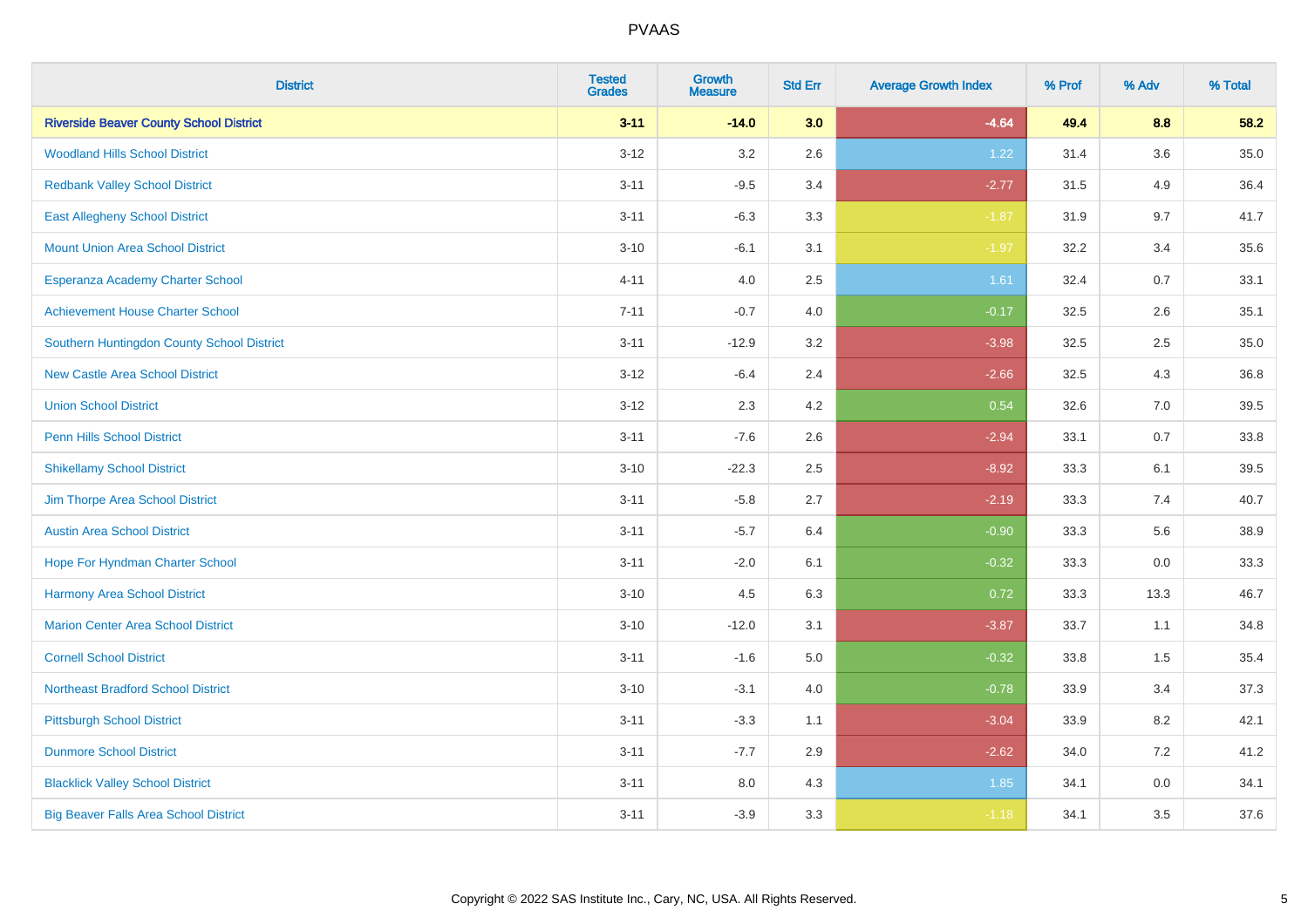| <b>District</b>                                | <b>Tested</b><br><b>Grades</b> | <b>Growth</b><br><b>Measure</b> | <b>Std Err</b> | <b>Average Growth Index</b> | % Prof | % Adv | % Total |
|------------------------------------------------|--------------------------------|---------------------------------|----------------|-----------------------------|--------|-------|---------|
| <b>Riverside Beaver County School District</b> | $3 - 11$                       | $-14.0$                         | 3.0            | $-4.64$                     | 49.4   | 8.8   | 58.2    |
| <b>Southern Fulton School District</b>         | $3 - 11$                       | $-23.7$                         | 4.4            | $-5.37$                     | 34.2   | 10.5  | 44.7    |
| <b>Muhlenberg School District</b>              | $3 - 10$                       | 4.0                             | 1.9            | 2.10                        | 34.2   | 2.6   | 36.8    |
| <b>Brownsville Area School District</b>        | $3 - 12$                       | $-7.2$                          | 3.9            | $-1.83$                     | 34.4   | 6.1   | 40.5    |
| <b>Tidioute Community Charter School</b>       | $3 - 11$                       | 5.7                             | 5.1            | 1.11                        | 34.4   | 21.9  | 56.2    |
| <b>Carbon Career &amp; Technical Institute</b> | $9 - 11$                       | $-5.7$                          | 3.6            | $-1.59$                     | 34.5   | 1.2   | 35.7    |
| <b>Northwest Area School District</b>          | $3 - 10$                       | $-10.0$                         | 3.8            | $-2.59$                     | 34.6   | 7.3   | 41.8    |
| <b>West Middlesex Area School District</b>     | $3 - 10$                       | $-8.4$                          | 3.8            | $-2.21$                     | 34.9   | 2.8   | 37.6    |
| <b>Annville-Cleona School District</b>         | $3 - 12$                       | $-12.1$                         | 2.7            | $-4.46$                     | 34.9   | 7.8   | 42.6    |
| <b>Carmichaels Area School District</b>        | $3 - 10$                       | $-9.3$                          | 3.3            | $-2.81$                     | 35.1   | 1.4   | 36.5    |
| <b>Bethlehem-Center School District</b>        | $3 - 10$                       | 8.1                             | 3.3            | 2.46                        | 35.1   | 1.4   | 36.5    |
| <b>Wilkes-Barre Area School District</b>       | $3 - 11$                       | 0.1                             | 3.2            | 0.02                        | 35.5   | 5.4   | 40.9    |
| <b>William Penn School District</b>            | $3 - 12$                       | 8.3                             | 2.1            | 3.99                        | 35.6   | 3.0   | 38.7    |
| <b>Bucks County Technical High School</b>      | $9 - 10$                       | $-12.0$                         | 2.5            | $-4.84$                     | 35.9   | 3.2   | 39.2    |
| Susquehanna Township School District           | $3 - 12$                       | $-5.8$                          | 2.7            | $-2.17$                     | 36.0   | 5.6   | 41.6    |
| <b>Forest Area School District</b>             | $3 - 11$                       | $-4.4$                          | 5.4            | $-0.81$                     | 36.2   | 2.1   | 38.3    |
| <b>Westmont Hilltop School District</b>        | $3 - 11$                       | $-4.0$                          | 2.8            | $-1.40$                     | 36.3   | 13.3  | 49.6    |
| <b>Coatesville Area School District</b>        | $3 - 11$                       | $-4.4$                          | 1.7            | $-2.62$                     | 36.3   | 4.2   | 40.5    |
| <b>Antietam School District</b>                | $3 - 10$                       | $-4.3$                          | 3.8            | $-1.13$                     | 36.4   | 5.4   | 41.8    |
| <b>Grove City Area School District</b>         | $3 - 12$                       | 5.1                             | 2.4            | 2.09                        | 36.4   | 16.5  | 52.8    |
| <b>West Greene School District</b>             | $3 - 11$                       | $-4.5$                          | 4.3            | $-1.04$                     | 36.6   | 7.3   | 43.9    |
| <b>Tulpehocken Area School District</b>        | $3 - 12$                       | $-13.7$                         | 2.8            | $-4.81$                     | 36.7   | 2.8   | 39.4    |
| Huntingdon Area School District                | $3 - 11$                       | $-2.0$                          | 2.7            | $-0.72$                     | 36.8   | 10.3  | 47.0    |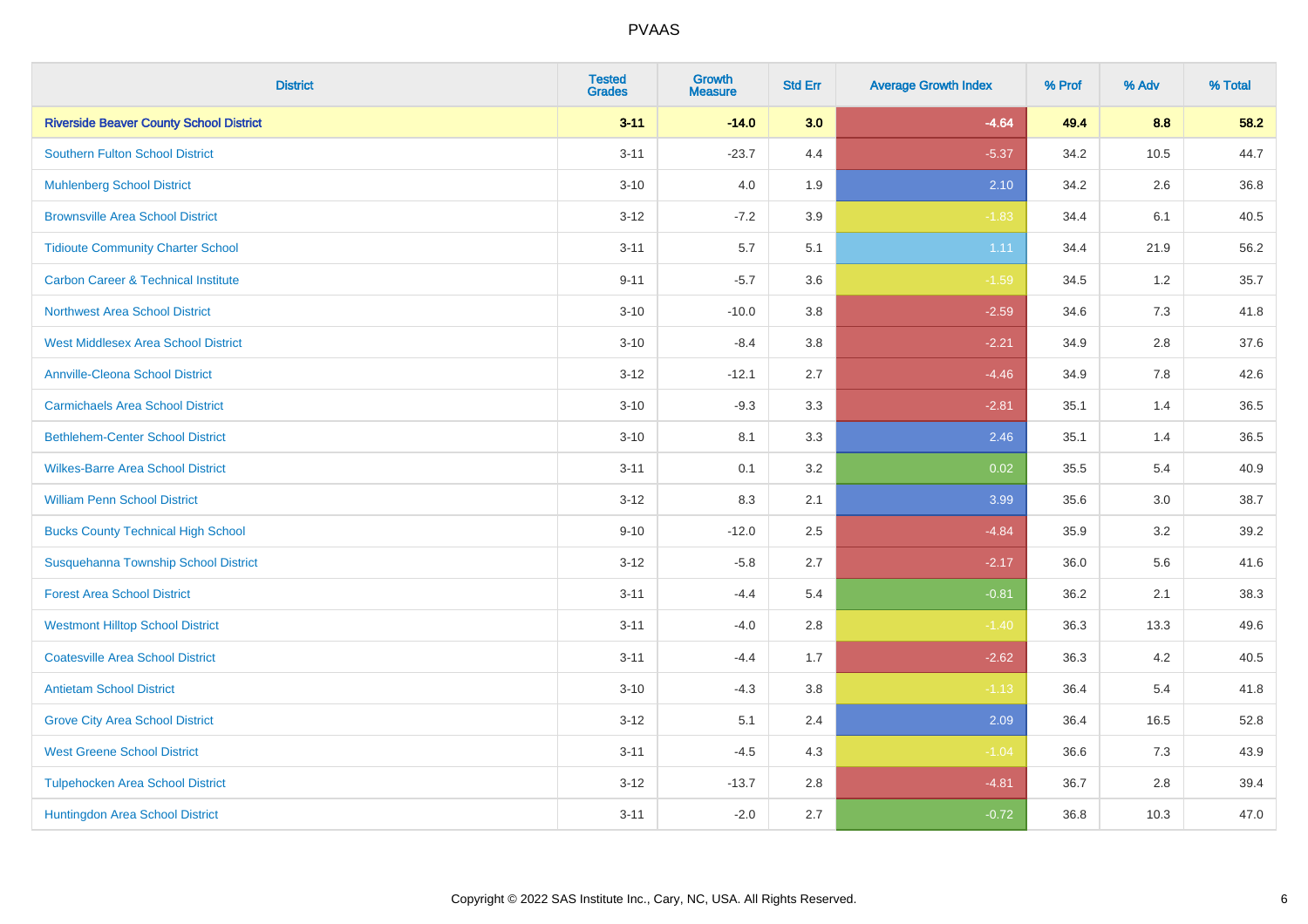| <b>District</b>                                | <b>Tested</b><br><b>Grades</b> | <b>Growth</b><br><b>Measure</b> | <b>Std Err</b> | <b>Average Growth Index</b> | % Prof | % Adv | % Total |
|------------------------------------------------|--------------------------------|---------------------------------|----------------|-----------------------------|--------|-------|---------|
| <b>Riverside Beaver County School District</b> | $3 - 11$                       | $-14.0$                         | 3.0            | $-4.64$                     | 49.4   | 8.8   | 58.2    |
| Catasauqua Area School District                | $3 - 12$                       | $-12.1$                         | 3.0            | $-4.00$                     | 36.8   | 7.6   | 44.3    |
| <b>Tri-Valley School District</b>              | $3 - 10$                       | $-6.4$                          | 4.1            | $-1.57$                     | 37.0   | 4.4   | 41.3    |
| <b>Smethport Area School District</b>          | $3 - 12$                       | 0.6                             | 3.9            | 0.15                        | 37.0   | 1.8   | 38.9    |
| <b>Frazier School District</b>                 | $3 - 11$                       | $-17.2$                         | 3.7            | $-4.70$                     | 37.1   | 1.6   | 38.7    |
| <b>Warren County School District</b>           | $3 - 11$                       | $-0.1$                          | 1.8            | $-0.06$                     | 37.2   | 5.3   | 42.6    |
| <b>Blairsville-Saltsburg School District</b>   | $3 - 11$                       | $-8.0$                          | 3.0            | $-2.68$                     | 37.3   | 7.0   | 44.3    |
| <b>Upper Dauphin Area School District</b>      | $3 - 11$                       | $-6.3$                          | 3.2            | $-1.98$                     | 37.4   | 4.8   | 42.2    |
| <b>Northern Potter School District</b>         | $3 - 12$                       | $-13.1$                         | 4.6            | $-2.84$                     | 37.5   | 0.0   | 37.5    |
| <b>Greater Nanticoke Area School District</b>  | $3 - 12$                       | 11.2                            | 2.8            | 4.01                        | 38.0   | 12.4  | 50.4    |
| <b>Pittston Area School District</b>           | $3 - 11$                       | $-10.1$                         | 5.6            | $-1.80$                     | 38.1   | 9.5   | 47.6    |
| <b>Shamokin Area School District</b>           | $3 - 11$                       | $-7.7$                          | 4.8            | $-1.60$                     | 38.1   | 3.2   | 41.3    |
| <b>Collegium Charter School</b>                | $3 - 10$                       | 5.9                             | 2.5            | 2.33                        | 38.1   | $7.9$ | 46.0    |
| Philadelphia City School District              | $3 - 12$                       | 7.5                             | 0.6            | 12.64                       | 38.4   | 7.0   | 45.4    |
| <b>Conneaut School District</b>                | $3 - 12$                       | $-7.5$                          | 2.6            | $-2.91$                     | 38.4   | 7.4   | 45.8    |
| Lackawanna Trail School District               | $3 - 10$                       | $-21.7$                         | 3.5            | $-6.20$                     | 38.5   | 1.5   | 40.0    |
| <b>Juniata County School District</b>          | $3 - 12$                       | $-4.9$                          | 2.1            | $-2.26$                     | 38.5   | 2.9   | 41.4    |
| <b>Corry Area School District</b>              | $3 - 11$                       | $-5.3$                          | 2.6            | $-2.03$                     | 38.5   | 6.0   | 44.5    |
| <b>Tussey Mountain School District</b>         | $3 - 12$                       | 1.5                             | 3.7            | 0.40                        | 38.6   | 1.8   | 40.4    |
| <b>Big Spring School District</b>              | $3 - 11$                       | $-9.8$                          | 2.4            | $-4.00$                     | 38.6   | 8.9   | 47.5    |
| <b>Fannett-Metal School District</b>           | $3 - 11$                       | $-3.4$                          | 5.1            | $-0.67$                     | 38.7   | 8.1   | 46.8    |
| <b>Bensalem Township School District</b>       | $3 - 11$                       | 1.6                             | 1.6            | 0.98                        | 38.8   | 8.3   | 47.1    |
| <b>York Co School Of Technology</b>            | $9 - 12$                       | $-3.8$                          | 1.7            | $-2.22$                     | 39.1   | 5.6   | 44.7    |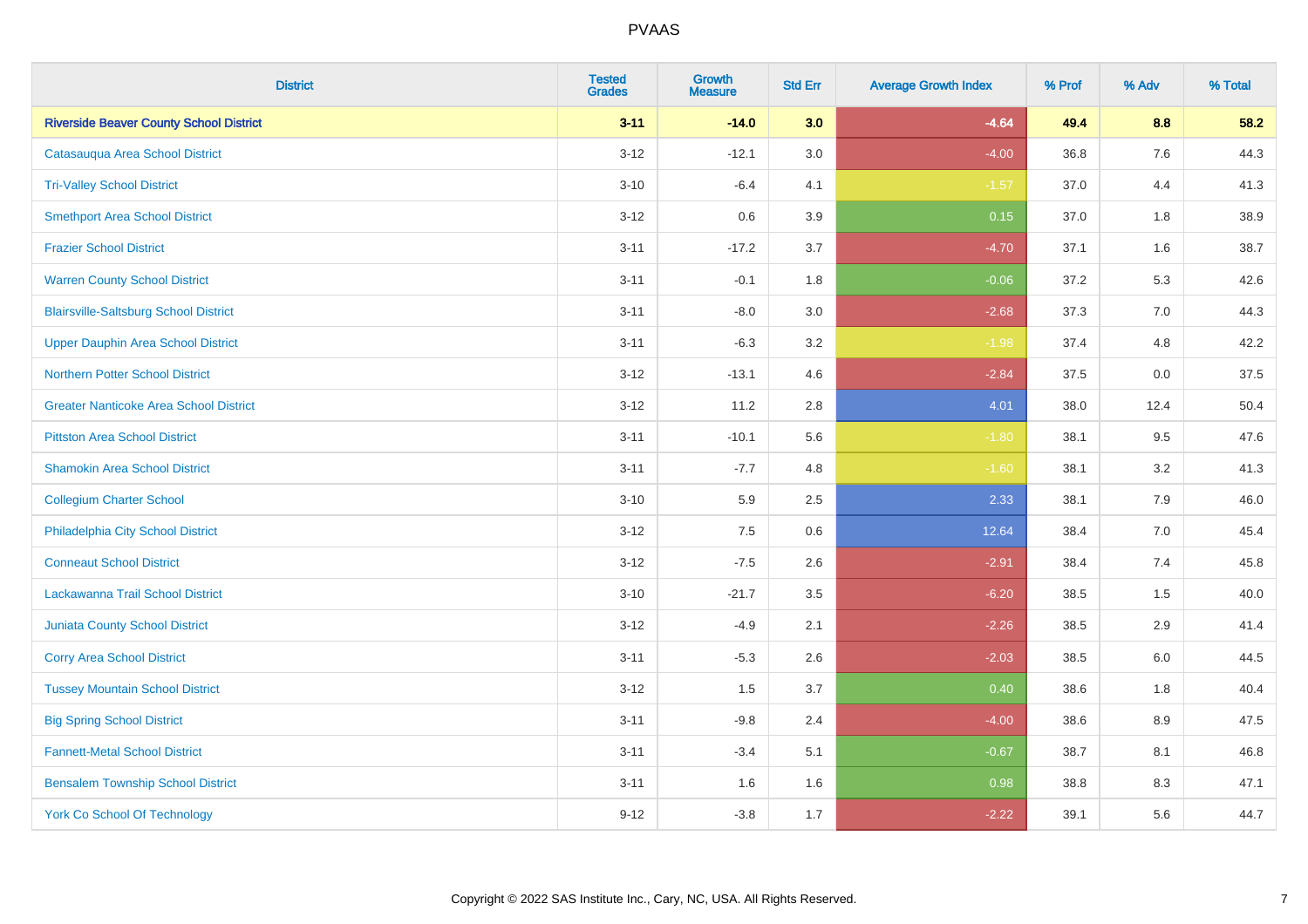| <b>District</b>                                | <b>Tested</b><br><b>Grades</b> | Growth<br><b>Measure</b> | <b>Std Err</b> | <b>Average Growth Index</b> | % Prof | % Adv | % Total |
|------------------------------------------------|--------------------------------|--------------------------|----------------|-----------------------------|--------|-------|---------|
| <b>Riverside Beaver County School District</b> | $3 - 11$                       | $-14.0$                  | 3.0            | $-4.64$                     | 49.4   | 8.8   | 58.2    |
| <b>Minersville Area School District</b>        | $3 - 11$                       | $-14.4$                  | 3.7            | $-3.90$                     | 39.3   | 3.3   | 42.6    |
| <b>Towanda Area School District</b>            | $3 - 11$                       | 4.0                      | 2.8            | 1.44                        | 39.4   | 6.6   | 46.0    |
| <b>Kane Area School District</b>               | $3 - 10$                       | $-3.7$                   | 3.2            | $-1.17$                     | 39.5   | 9.9   | 49.4    |
| <b>West Mifflin Area School District</b>       | $3 - 12$                       | $-12.3$                  | 2.9            | $-4.22$                     | 39.7   | 10.3  | 50.0    |
| <b>Bristol Borough School District</b>         | $3 - 12$                       | $-4.3$                   | 3.4            | $-1.27$                     | 39.7   | 1.3   | 41.0    |
| <b>Pequea Valley School District</b>           | $3 - 11$                       | $-5.8$                   | 3.2            | $-1.80$                     | 39.8   | 9.1   | 48.9    |
| <b>Easton Area School District</b>             | $3 - 12$                       | $-4.1$                   | 1.4            | $-2.91$                     | 39.9   | 4.0   | 43.9    |
| <b>Ferndale Area School District</b>           | $3 - 10$                       | $-5.8$                   | 4.3            | $-1.33$                     | 40.0   | 0.0   | 40.0    |
| Mastery Charter High School-Lenfest Campus     | $7 - 11$                       | 2.5                      | 5.7            | 0.43                        | 40.0   | 0.0   | 40.0    |
| South Allegheny School District                | $3 - 11$                       | $-8.8$                   | 3.2            | $-2.70$                     | 40.5   | 0.0   | 40.5    |
| <b>Portage Area School District</b>            | $3 - 10$                       | $-8.1$                   | 3.6            | $-2.26$                     | 40.6   | 9.4   | 50.0    |
| <b>Crawford Central School District</b>        | $3 - 11$                       | $-4.7$                   | 2.2            | $-2.15$                     | 40.6   | 10.5  | 51.1    |
| <b>Canton Area School District</b>             | $3 - 11$                       | $-5.5$                   | 3.2            | $-1.75$                     | 40.7   | 2.3   | 43.0    |
| New Kensington-Arnold School District          | $3 - 11$                       | $-0.4$                   | 3.8            | $-0.10$                     | 40.7   | 3.7   | 44.4    |
| <b>Wallenpaupack Area School District</b>      | $3 - 11$                       | $-7.1$                   | 2.3            | $-3.09$                     | 40.8   | 2.4   | 43.1    |
| <b>Warrior Run School District</b>             | $3 - 11$                       | 4.6                      | 3.0            | 1.51                        | 40.9   | 8.1   | 49.0    |
| <b>Carlynton School District</b>               | $3 - 11$                       | 7.3                      | 3.3            | 2.22                        | 41.0   | 10.5  | 51.6    |
| <b>Forest Hills School District</b>            | $3 - 11$                       | $-7.3$                   | 2.7            | $-2.74$                     | 41.1   | 13.7  | 54.8    |
| <b>Western Wayne School District</b>           | $3 - 11$                       | 5.6                      | 2.9            | 1.93                        | 41.3   | 17.4  | 58.7    |
| <b>Oxford Area School District</b>             | $3 - 11$                       | $-4.3$                   | 1.9            | $-2.26$                     | 41.3   | 8.0   | 49.3    |
| <b>Galeton Area School District</b>            | $3 - 11$                       | 2.2                      | 5.3            | 0.42                        | 41.3   | 4.4   | 45.6    |
| <b>Forbes Road School District</b>             | $3 - 11$                       | 2.8                      | 5.1            | 0.56                        | 41.4   | 10.3  | 51.7    |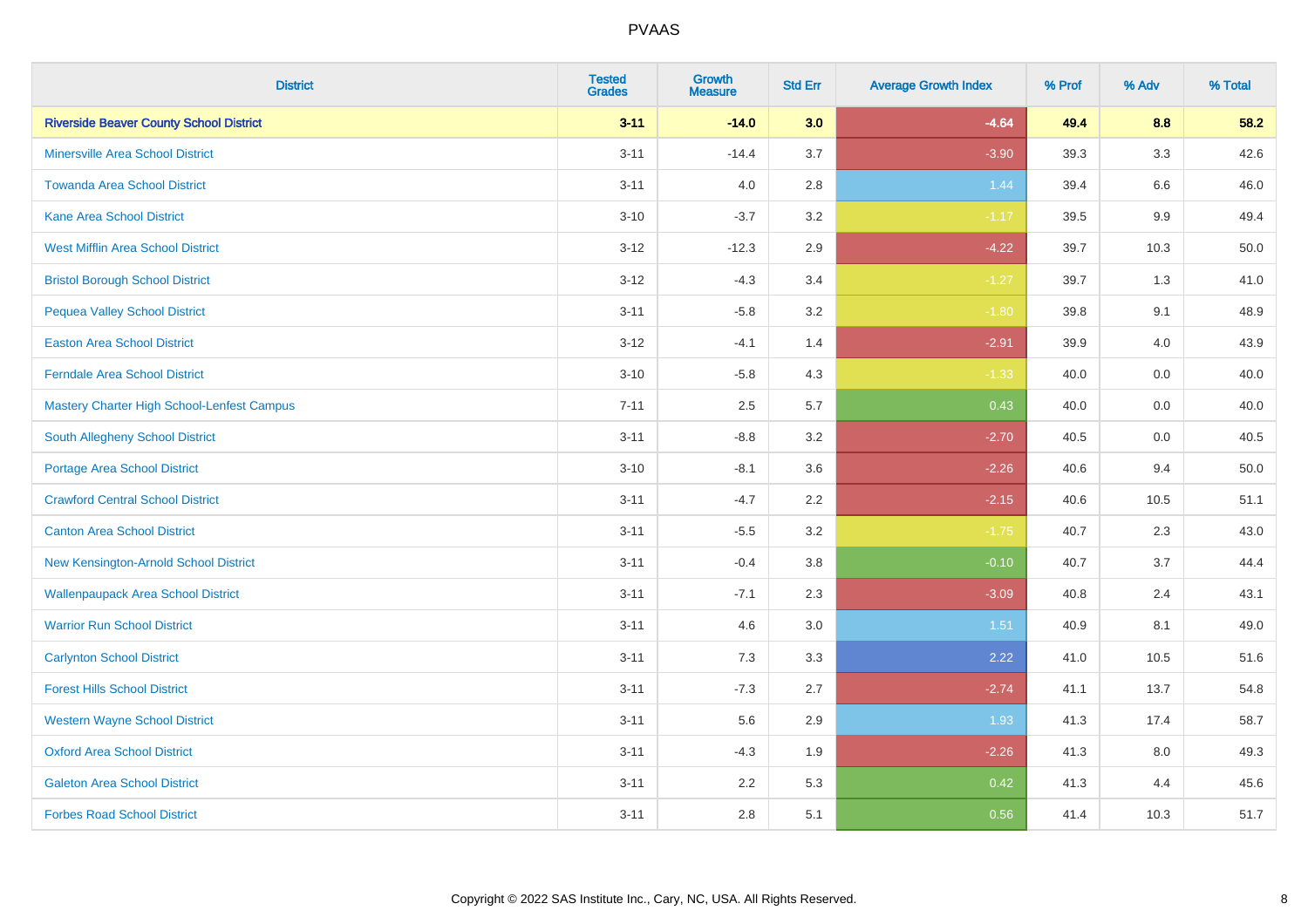| <b>District</b>                                         | <b>Tested</b><br><b>Grades</b> | <b>Growth</b><br><b>Measure</b> | <b>Std Err</b> | <b>Average Growth Index</b> | % Prof | % Adv   | % Total |
|---------------------------------------------------------|--------------------------------|---------------------------------|----------------|-----------------------------|--------|---------|---------|
| <b>Riverside Beaver County School District</b>          | $3 - 11$                       | $-14.0$                         | 3.0            | $-4.64$                     | 49.4   | 8.8     | 58.2    |
| <b>Ringgold School District</b>                         | $3 - 11$                       | $-14.7$                         | 2.4            | $-6.04$                     | 41.5   | 7.9     | 49.4    |
| <b>Solanco School District</b>                          | $3 - 11$                       | $-11.0$                         | 2.0            | $-5.55$                     | 41.6   | 4.5     | 46.1    |
| North Schuylkill School District                        | $3 - 11$                       | $-1.0$                          | 2.4            | $-0.42$                     | 41.8   | 5.1     | 46.8    |
| <b>Penns Valley Area School District</b>                | $3 - 12$                       | 14.0                            | 2.9            | 4.80                        | 41.9   | 23.1    | 65.0    |
| <b>Muncy School District</b>                            | $3 - 11$                       | $-8.1$                          | 3.7            | $-2.21$                     | 42.0   | $3.8\,$ | 45.8    |
| <b>Berwick Area School District</b>                     | $3 - 11$                       | $-9.3$                          | 2.6            | $-3.59$                     | 42.1   | 5.5     | 47.6    |
| Pennsylvania Distance Learning Charter School           | $3 - 12$                       | 9.3                             | 4.2            | 2.22                        | 42.2   | 3.1     | 45.3    |
| <b>Pine Grove Area School District</b>                  | $3 - 11$                       | $-7.7$                          | 2.9            | $-2.66$                     | 42.3   | 7.7     | 50.0    |
| <b>Reach Cyber Charter School</b>                       | $3 - 11$                       | 8.1                             | 4.7            | 1.72                        | 42.4   | 4.6     | 47.0    |
| Mifflinburg Area School District                        | $3 - 11$                       | $-15.8$                         | 2.5            | $-6.30$                     | 42.4   | 4.0     | 46.4    |
| <b>Curwensville Area School District</b>                | $3 - 11$                       | $-27.9$                         | 4.1            | $-6.72$                     | 42.5   | 4.1     | 46.6    |
| <b>Governor Mifflin School District</b>                 | $3 - 11$                       | 4.1                             | 1.8            | 2.33                        | 42.5   | 7.2     | 49.7    |
| <b>Butler Area School District</b>                      | $3 - 11$                       | $-6.5$                          | 1.5            | $-4.26$                     | 42.5   | 9.4     | 51.9    |
| California Area School District                         | $3 - 10$                       | $-7.3$                          | 3.6            | $-2.02$                     | 42.6   | 9.8     | 52.5    |
| <b>Northwestern School District</b>                     | $3 - 11$                       | $-24.9$                         | 3.5            | $-7.13$                     | 42.6   | 2.9     | 45.6    |
| <b>Wattsburg Area School District</b>                   | $3 - 11$                       | 6.5                             | 2.7            | 2.43                        | 42.7   | 7.6     | 50.3    |
| <b>Chambersburg Area School District</b>                | $3 - 11$                       | $-9.5$                          | 1.3            | $-7.20$                     | 42.7   | 8.6     | 51.4    |
| <b>Agora Cyber Charter School</b>                       | $3 - 11$                       | 5.8                             | 2.6            | 2.28                        | 42.8   | 6.6     | 49.4    |
| <b>Union City Area School District</b>                  | $3 - 12$                       | $-10.2$                         | 3.6            | $-2.87$                     | 42.9   | 3.2     | 46.0    |
| <b>Claysburg-Kimmel School District</b>                 | $3 - 11$                       | $-5.7$                          | 4.0            | $-1.42$                     | 42.9   | 8.2     | 51.0    |
| Center For Student Learning Charter School At Pennsbury | $6 - 12$                       | $-2.9$                          | 6.1            | $-0.47$                     | 42.9   | 0.0     | 42.9    |
| <b>Hanover Area School District</b>                     | $3 - 11$                       | 2.2                             | 4.6            | 0.48                        | 42.9   | 5.7     | 48.6    |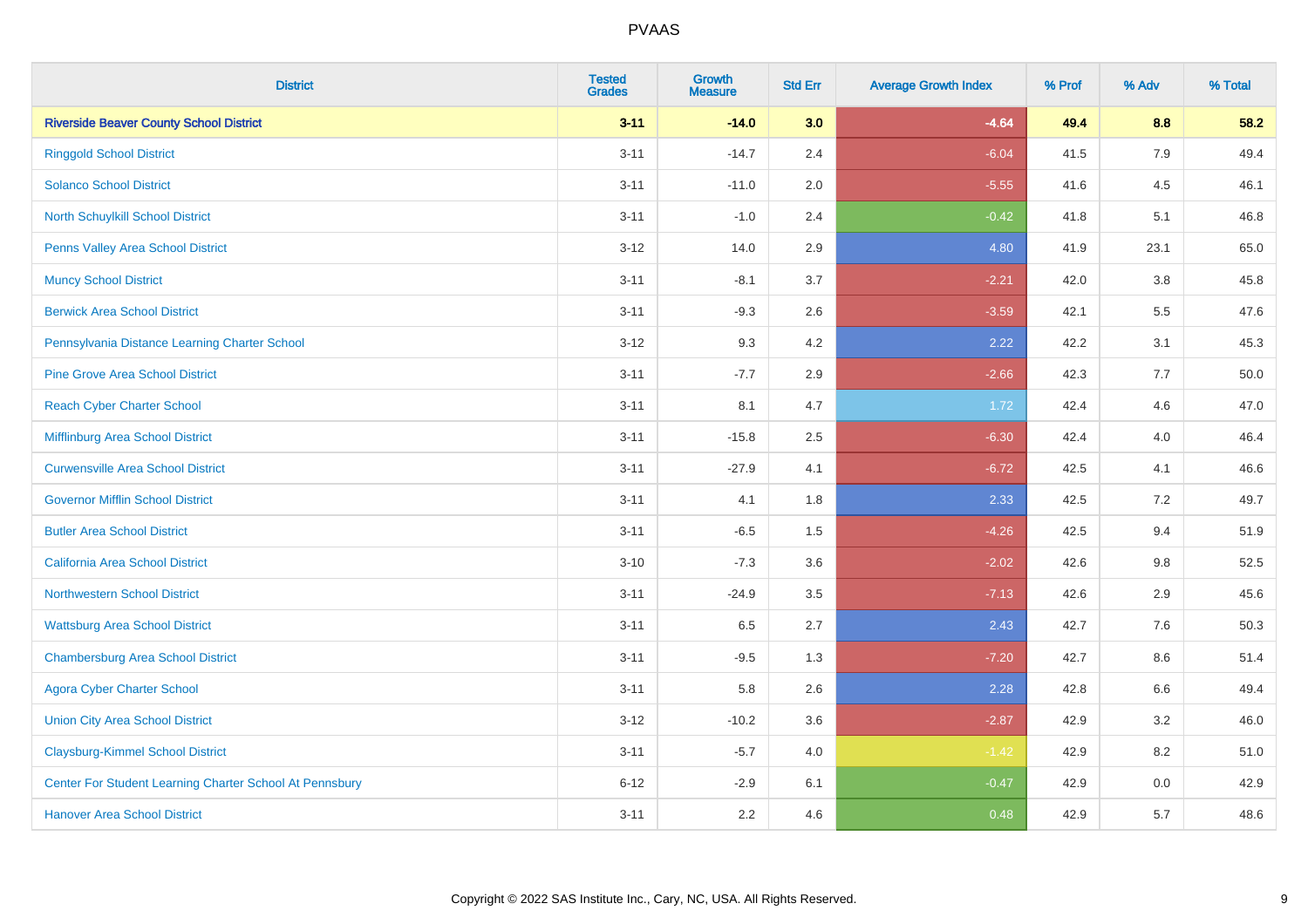| <b>District</b>                                | <b>Tested</b><br><b>Grades</b> | <b>Growth</b><br><b>Measure</b> | <b>Std Err</b> | <b>Average Growth Index</b> | % Prof | % Adv   | % Total |
|------------------------------------------------|--------------------------------|---------------------------------|----------------|-----------------------------|--------|---------|---------|
| <b>Riverside Beaver County School District</b> | $3 - 11$                       | $-14.0$                         | 3.0            | $-4.64$                     | 49.4   | 8.8     | 58.2    |
| <b>Monessen City School District</b>           | $3 - 10$                       | 8.3                             | 4.5            | 1.85                        | 42.9   | $2.9\,$ | 45.7    |
| <b>Clearfield Area School District</b>         | $3 - 10$                       | $-9.4$                          | 2.6            | $-3.56$                     | 43.0   | 3.1     | 46.1    |
| <b>Riverside School District</b>               | $3 - 11$                       | $-3.2$                          | 3.0            | $-1.09$                     | 43.0   | 9.0     | 52.0    |
| Meyersdale Area School District                | $3 - 11$                       | 4.2                             | 4.0            | 1.07                        | 43.1   | 6.9     | 50.0    |
| <b>Purchase Line School District</b>           | $3 - 12$                       | 1.7                             | 3.5            | 0.47                        | 43.1   | 5.4     | 48.5    |
| <b>Oley Valley School District</b>             | $3 - 11$                       | $-0.4$                          | 2.8            | $-0.15$                     | 43.1   | 12.9    | 56.0    |
| <b>Troy Area School District</b>               | $3 - 10$                       | $-4.3$                          | 3.4            | $-1.26$                     | 43.2   | 5.7     | 48.9    |
| <b>Benton Area School District</b>             | $3 - 10$                       | $-9.7$                          | 4.5            | $-2.18$                     | 43.2   | 5.4     | 48.6    |
| <b>Titusville Area School District</b>         | $3 - 11$                       | $-13.2$                         | 2.6            | $-4.99$                     | 43.2   | 4.8     | 48.0    |
| Hamburg Area School District                   | $3 - 11$                       | 8.9                             | 2.5            | 3.63                        | 43.5   | 8.2     | 51.7    |
| <b>Freedom Area School District</b>            | $3 - 11$                       | $-7.1$                          | 3.0            | $-2.37$                     | 43.8   | 4.2     | 47.9    |
| Jefferson-Morgan School District               | $3 - 10$                       | $-9.9$                          | 4.2            | $-2.35$                     | 43.8   | 4.2     | 47.9    |
| <b>MaST Community Charter School</b>           | $3 - 10$                       | $-4.1$                          | 2.7            | $-1.52$                     | 44.0   | 9.5     | 53.4    |
| <b>Pottsgrove School District</b>              | $3 - 11$                       | 2.8                             | 2.0            | 1.35                        | 44.0   | 10.0    | 53.9    |
| <b>Williamsport Area School District</b>       | $3 - 11$                       | 1.9                             | 1.8            | 1.04                        | 44.1   | 12.8    | 56.9    |
| <b>Forest City Regional School District</b>    | $3 - 12$                       | $-6.0$                          | 3.0            | $-1.96$                     | 44.1   | 0.0     | 44.1    |
| <b>Bentworth School District</b>               | $3 - 11$                       | 5.7                             | 3.2            | 1.75                        | 44.2   | 19.5    | 63.6    |
| <b>Bangor Area School District</b>             | $3 - 12$                       | $-0.9$                          | 2.0            | $-0.43$                     | 44.3   | 4.7     | 49.0    |
| <b>Mastery Charter School - Hardy Williams</b> | $3 - 11$                       | 11.4                            | 3.4            | 3.33                        | 44.3   | 5.7     | 50.0    |
| Juniata Valley School District                 | $3 - 11$                       | $-3.9$                          | 3.5            | $-1.10$                     | 44.4   | 3.5     | 47.8    |
| Oil City Area School District                  | $3 - 11$                       | $-2.9$                          | 2.6            | $-1.08$                     | 44.4   | 5.8     | 50.2    |
| <b>Somerset Area School District</b>           | $3 - 11$                       | $-4.4$                          | 2.3            | $-1.93$                     | 44.4   | 14.9    | 59.3    |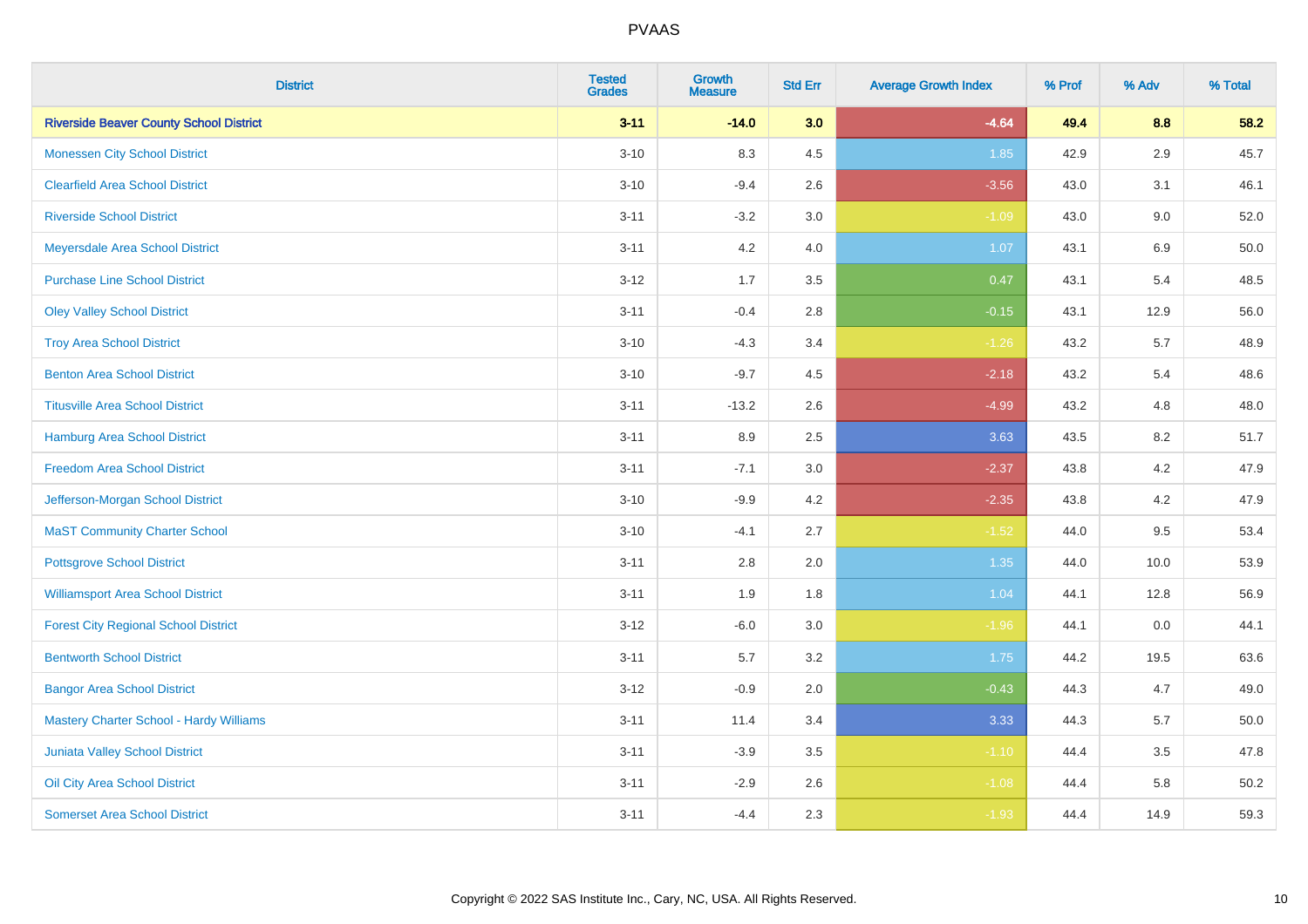| <b>District</b>                                | <b>Tested</b><br><b>Grades</b> | <b>Growth</b><br><b>Measure</b> | <b>Std Err</b> | <b>Average Growth Index</b> | % Prof | % Adv | % Total |
|------------------------------------------------|--------------------------------|---------------------------------|----------------|-----------------------------|--------|-------|---------|
| <b>Riverside Beaver County School District</b> | $3 - 11$                       | $-14.0$                         | 3.0            | $-4.64$                     | 49.4   | 8.8   | 58.2    |
| <b>Highlands School District</b>               | $3 - 11$                       | $-7.4$                          | 2.7            | $-2.76$                     | 44.4   | 3.7   | 48.2    |
| <b>Tamaqua Area School District</b>            | $3 - 12$                       | $-8.2$                          | 2.5            | $-3.24$                     | 44.5   | 1.9   | 46.4    |
| <b>Montoursville Area School District</b>      | $3 - 12$                       | 10.8                            | 2.5            | 4.24                        | 44.6   | 20.1  | 64.8    |
| <b>Blue Ridge School District</b>              | $3 - 11$                       | $-0.5$                          | 3.6            | $-0.12$                     | 44.6   | 3.1   | 47.7    |
| <b>Chichester School District</b>              | $3 - 11$                       | $-2.7$                          | 2.3            | $-1.17$                     | 44.6   | 6.6   | 51.2    |
| <b>Bethlehem Area School District</b>          | $3 - 11$                       | 9.3                             | 1.1            | 8.15                        | 44.7   | 12.0  | 56.7    |
| <b>Keystone Central School District</b>        | $3 - 11$                       | $-5.1$                          | 2.0            | $-2.46$                     | 44.7   | 4.6   | 49.4    |
| <b>Pottsville Area School District</b>         | $3 - 12$                       | 4.4                             | 2.3            | 1.94                        | 44.8   | 5.4   | 50.2    |
| <b>Laurel Highlands School District</b>        | $3 - 11$                       | 4.3                             | 2.4            | 1.81                        | 44.9   | 9.6   | 54.5    |
| <b>Tunkhannock Area School District</b>        | $3 - 11$                       | 2.3                             | 2.2            | 1.01                        | 44.9   | 9.6   | 54.6    |
| <b>Upper Darby School District</b>             | $3 - 12$                       | 6.9                             | 1.5            | 4.62                        | 45.0   | 6.7   | 51.7    |
| <b>Hazleton Area School District</b>           | $3 - 11$                       | 9.6                             | 1.4            | 6.77                        | 45.0   | 7.8   | 52.9    |
| <b>Homer-Center School District</b>            | $3 - 11$                       | 9.7                             | 3.6            | 2.70                        | 45.1   | 17.2  | 62.3    |
| <b>Tuscarora School District</b>               | $3 - 11$                       | $-0.6$                          | 2.3            | $-0.27$                     | 45.1   | 8.1   | 53.2    |
| <b>Mid Valley School District</b>              | $3 - 10$                       | $-1.7$                          | 3.0            | $-0.55$                     | 45.1   | 7.8   | 52.9    |
| <b>Mount Carmel Area School District</b>       | $3 - 11$                       | $-0.6$                          | 3.1            | $-0.18$                     | 45.3   | 2.1   | 47.4    |
| Gettysburg Area School District                | $3 - 11$                       | $-4.0$                          | 2.1            | $-1.89$                     | 45.3   | 14.0  | 59.3    |
| <b>Milton Area School District</b>             | $3 - 11$                       | $-8.7$                          | 2.5            | $-3.52$                     | 45.4   | 6.9   | 52.3    |
| <b>Clarion Area School District</b>            | $3 - 11$                       | 10.3                            | 4.1            | 2.51                        | 45.4   | 14.6  | 60.0    |
| <b>Connellsville Area School District</b>      | $3 - 11$                       | 6.1                             | 2.0            | 3.05                        | 45.4   | 7.8   | 53.2    |
| South Williamsport Area School District        | $3 - 10$                       | $-5.7$                          | 2.5            | $-2.30$                     | 45.5   | 4.5   | 50.0    |
| <b>Scranton School District</b>                | $3 - 12$                       | $-2.9$                          | 2.4            | $-1.22$                     | 45.6   | 3.6   | 49.1    |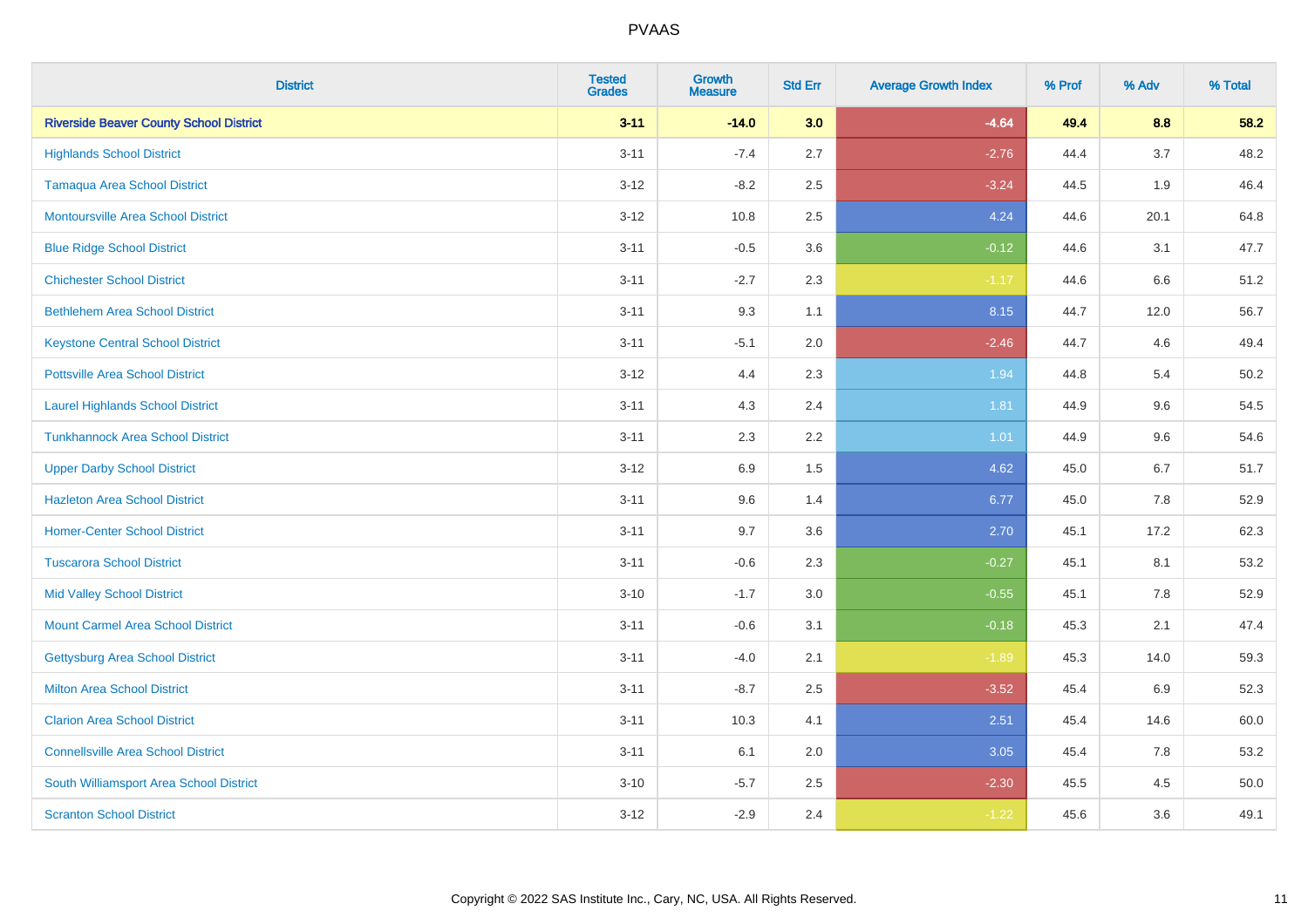| <b>District</b>                                 | <b>Tested</b><br><b>Grades</b> | <b>Growth</b><br><b>Measure</b> | <b>Std Err</b> | <b>Average Growth Index</b> | % Prof | % Adv   | % Total |
|-------------------------------------------------|--------------------------------|---------------------------------|----------------|-----------------------------|--------|---------|---------|
| <b>Riverside Beaver County School District</b>  | $3 - 11$                       | $-14.0$                         | 3.0            | $-4.64$                     | 49.4   | 8.8     | 58.2    |
| Renaissance Academy Charter School              | $3 - 11$                       | 8.3                             | 3.3            | 2.54                        | 45.6   | 22.8    | 68.4    |
| <b>Hatboro-Horsham School District</b>          | $3 - 11$                       | $-12.8$                         | 1.7            | $-7.47$                     | 45.6   | 7.2     | 52.8    |
| <b>Ridley School District</b>                   | $3 - 12$                       | 10.0                            | 1.6            | 6.10                        | 45.6   | 8.2     | 53.8    |
| Pocono Mountain School District                 | $3 - 12$                       | 6.8                             | 1.5            | 4.62                        | 45.8   | 5.0     | 50.7    |
| <b>East Stroudsburg Area School District</b>    | $3 - 11$                       | 0.1                             | 1.6            | 0.05                        | 45.8   | 7.8     | 53.6    |
| <b>City CHS</b>                                 | $10 - 11$                      | 13.6                            | 2.7            | 5.12                        | 45.8   | 3.0     | 48.8    |
| <b>Bradford Area School District</b>            | $3 - 12$                       | $-9.3$                          | 2.4            | $-3.87$                     | 45.8   | 8.3     | 54.2    |
| <b>Cheltenham School District</b>               | $3 - 11$                       | $-1.4$                          | 2.1            | $-0.67$                     | 46.1   | 10.0    | 56.1    |
| <b>Elk Lake School District</b>                 | $3 - 11$                       | $-4.0$                          | 3.3            | $-1.23$                     | 46.2   | 3.3     | 49.4    |
| <b>Salisbury Township School District</b>       | $3 - 11$                       | 6.3                             | 3.6            | 1.77                        | 46.2   | 6.6     | 52.8    |
| <b>Eastern Lancaster County School District</b> | $3 - 12$                       | 4.5                             | 2.2            | 2.09                        | 46.3   | 11.4    | 57.6    |
| Pennsylvania Cyber Charter School               | $3 - 11$                       | 11.6                            | 1.5            | 7.54                        | 46.3   | $5.0\,$ | 51.3    |
| Lehigh Valley Academy Regional Charter School   | $3 - 11$                       | 0.7                             | 2.3            | 0.32                        | 46.3   | 5.0     | 51.4    |
| <b>Middletown Area School District</b>          | $3 - 11$                       | $-5.3$                          | 2.6            | $-2.05$                     | 46.4   | 5.3     | 51.7    |
| <b>Warwick School District</b>                  | $3 - 11$                       | 5.2                             | 1.9            | 2.76                        | 46.4   | 17.0    | 63.3    |
| <b>Blue Mountain School District</b>            | $3 - 10$                       | $-5.8$                          | 2.3            | $-2.56$                     | 46.6   | 8.5     | 55.1    |
| <b>Chestnut Ridge School District</b>           | $3 - 12$                       | $-3.4$                          | 2.9            | $-1.17$                     | 46.6   | 5.8     | 52.4    |
| Penn-Delco School District                      | $3 - 11$                       | $-6.8$                          | 1.9            | $-3.51$                     | 46.6   | 3.2     | 49.8    |
| <b>Interboro School District</b>                | $3 - 12$                       | $-7.3$                          | 2.1            | $-3.43$                     | 46.6   | 4.8     | 51.4    |
| Jeannette City School District                  | $3 - 11$                       | $-4.3$                          | 3.8            | $-1.13$                     | 46.7   | 7.5     | 54.2    |
| <b>Montrose Area School District</b>            | $3 - 10$                       | $-5.5$                          | 3.0            | $-1.82$                     | 46.7   | 5.4     | 52.2    |
| <b>Pennridge School District</b>                | $3 - 10$                       | $-16.8$                         | 1.4            | $-11.59$                    | 46.8   | 8.0     | 54.9    |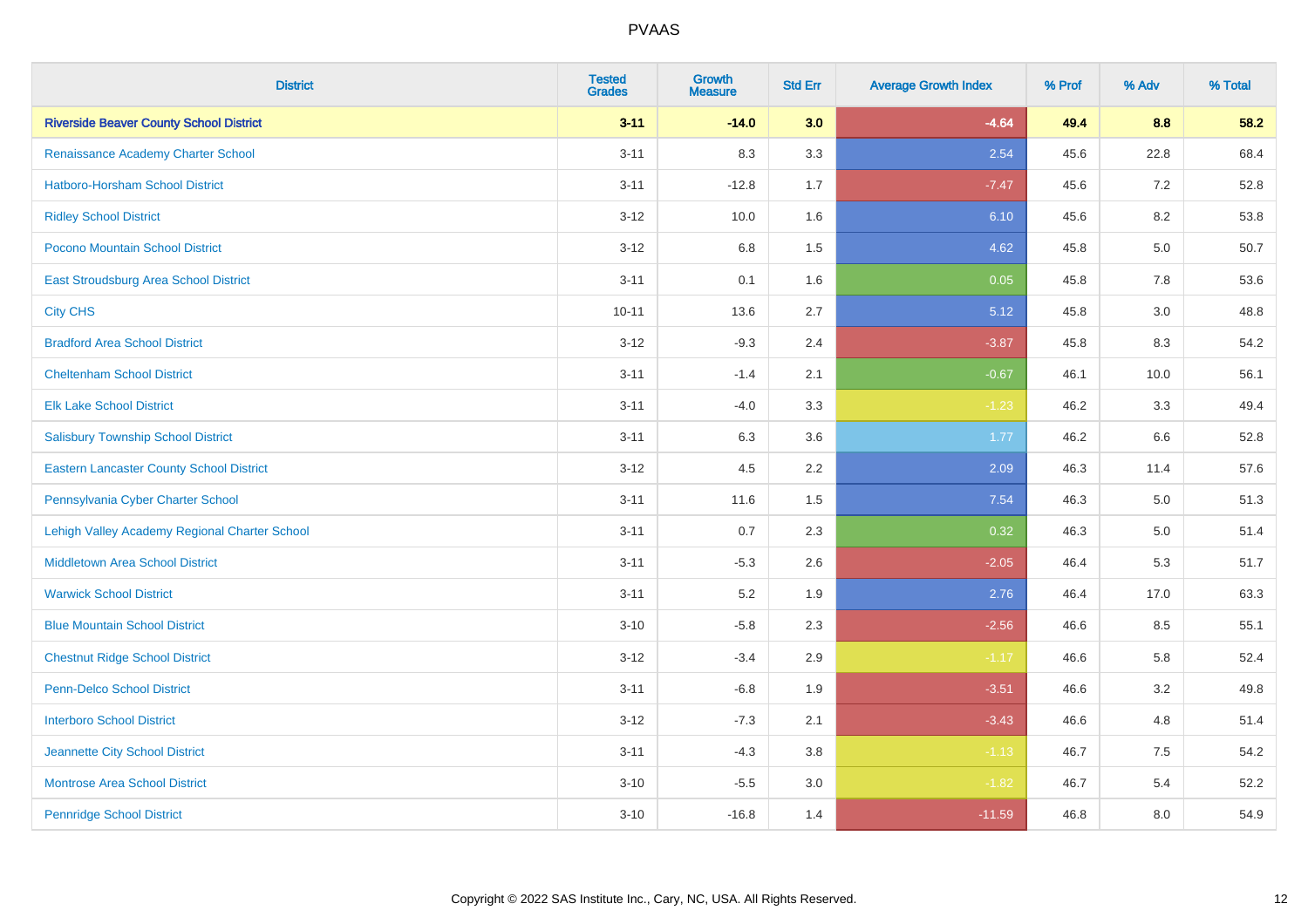| <b>District</b>                                    | <b>Tested</b><br><b>Grades</b> | <b>Growth</b><br><b>Measure</b> | <b>Std Err</b> | <b>Average Growth Index</b> | % Prof | % Adv | % Total |
|----------------------------------------------------|--------------------------------|---------------------------------|----------------|-----------------------------|--------|-------|---------|
| <b>Riverside Beaver County School District</b>     | $3 - 11$                       | $-14.0$                         | 3.0            | $-4.64$                     | 49.4   | 8.8   | 58.2    |
| <b>Athens Area School District</b>                 | $3 - 11$                       | 1.6                             | 2.5            | 0.64                        | 46.9   | 7.6   | 54.5    |
| <b>Jersey Shore Area School District</b>           | $3 - 11$                       | 0.5                             | 2.6            | 0.21                        | 47.1   | 9.2   | 56.2    |
| <b>Mifflin County School District</b>              | $3 - 11$                       | 9.1                             | 1.7            | 5.49                        | 47.1   | 6.7   | 53.8    |
| <b>West Branch Area School District</b>            | $3 - 11$                       | 0.2                             | 3.8            | 0.05                        | 47.2   | 1.9   | 49.1    |
| <b>Penncrest School District</b>                   | $3 - 11$                       | 5.7                             | 2.2            | 2.57                        | 47.2   | 7.1   | 54.3    |
| <b>Commonwealth Charter Academy Charter School</b> | $3 - 10$                       | 9.1                             | 1.9            | 4.90                        | 47.2   | 9.1   | 56.3    |
| <b>New Foundations Charter School</b>              | $3 - 11$                       | 5.4                             | 2.2            | 2.41                        | 47.2   | 2.5   | 49.8    |
| <b>Cornwall-Lebanon School District</b>            | $3 - 11$                       | 8.3                             | 1.6            | 5.08                        | 47.2   | 8.4   | 55.6    |
| <b>Northern Cambria School District</b>            | $3 - 11$                       | 10.0                            | 3.3            | 3.04                        | 47.4   | 5.1   | 52.6    |
| <b>Cranberry Area School District</b>              | $3-12$                         | 9.2                             | 3.0            | 3.04                        | 47.5   | 10.2  | 57.6    |
| <b>Greensburg Salem School District</b>            | $3 - 11$                       | $-4.4$                          | 2.4            | $-1.88$                     | 47.6   | 4.9   | 52.4    |
| Indiana Area School District                       | $3 - 11$                       | $-5.3$                          | 2.3            | $-2.28$                     | 47.6   | 18.4  | 66.1    |
| <b>Bellefonte Area School District</b>             | $3 - 11$                       | $-0.4$                          | 2.2            | $-0.17$                     | 47.6   | 10.6  | 58.2    |
| Altoona Area School District                       | $3 - 12$                       | 3.3                             | 1.6            | 1.99                        | 47.7   | 8.2   | 55.9    |
| <b>Susquenita School District</b>                  | $3 - 11$                       | $-0.1$                          | 2.8            | $-0.01$                     | 47.7   | 10.1  | 57.8    |
| <b>North Star School District</b>                  | $3 - 11$                       | $-8.7$                          | 3.5            | $-2.51$                     | 47.8   | 6.0   | 53.7    |
| <b>Spring Cove School District</b>                 | $3 - 11$                       | 3.4                             | 2.5            | 1.33                        | 47.8   | 12.7  | 60.4    |
| <b>Leechburg Area School District</b>              | $3 - 11$                       | 4.4                             | 4.0            | 1.09                        | 47.8   | 19.6  | 67.4    |
| Southern Tioga School District                     | $3 - 11$                       | $-11.5$                         | 2.7            | $-4.25$                     | 47.8   | 6.4   | 54.3    |
| <b>Panther Valley School District</b>              | $3 - 12$                       | $-0.6$                          | 3.3            | $-0.19$                     | 47.9   | 4.3   | 52.1    |
| <b>Stroudsburg Area School District</b>            | $3 - 11$                       | 5.5                             | 1.9            | 2.88                        | 48.1   | 4.2   | 52.3    |
| <b>Conemaugh Valley School District</b>            | $3-12$                         | $-3.2$                          | 4.1            | $-0.78$                     | 48.2   | 5.6   | 53.7    |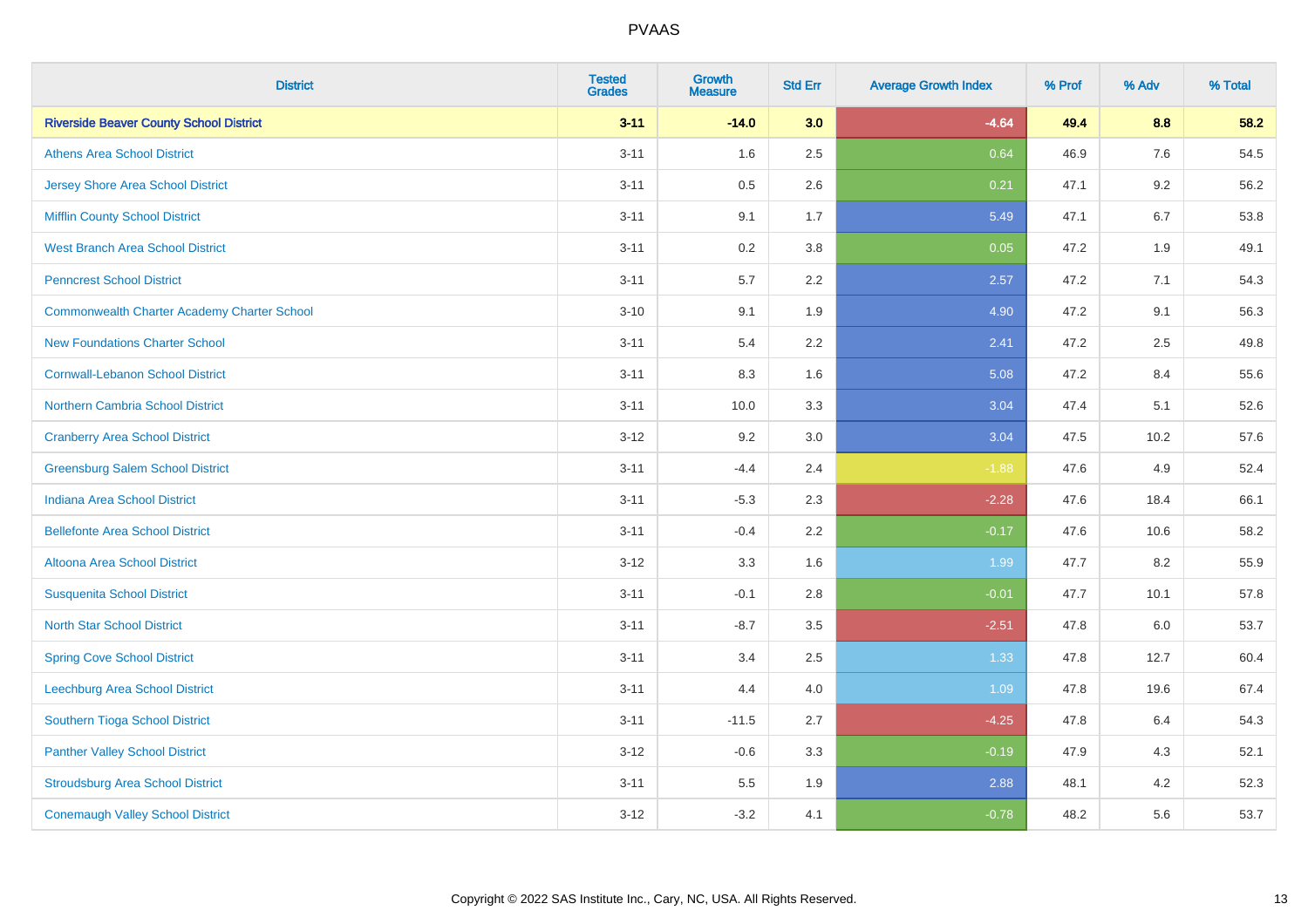| <b>District</b>                                | <b>Tested</b><br><b>Grades</b> | <b>Growth</b><br><b>Measure</b> | <b>Std Err</b> | <b>Average Growth Index</b> | % Prof | % Adv | % Total |
|------------------------------------------------|--------------------------------|---------------------------------|----------------|-----------------------------|--------|-------|---------|
| <b>Riverside Beaver County School District</b> | $3 - 11$                       | $-14.0$                         | 3.0            | $-4.64$                     | 49.4   | 8.8   | 58.2    |
| <b>Sharon City School District</b>             | $3 - 11$                       | 4.9                             | 2.6            | 1.87                        | 48.2   | 5.3   | 53.4    |
| <b>Iroquois School District</b>                | $3 - 11$                       | 13.1                            | 3.0            | 4.35                        | 48.2   | 7.8   | 56.0    |
| <b>Franklin Area School District</b>           | $3 - 11$                       | $6.6\,$                         | 2.8            | 2.34                        | 48.2   | 4.5   | 52.7    |
| <b>East Lycoming School District</b>           | $3 - 11$                       | $-6.0$                          | 2.7            | $-2.24$                     | 48.3   | 4.2   | 52.5    |
| <b>Trinity Area School District</b>            | $3 - 11$                       | $-5.4$                          | 2.0            | $-2.71$                     | 48.3   | 11.8  | 60.1    |
| <b>Bald Eagle Area School District</b>         | $3 - 11$                       | $-2.1$                          | 2.7            | $-0.75$                     | 48.4   | 9.4   | 57.7    |
| <b>Bedford Area School District</b>            | $3 - 11$                       | 2.5                             | 2.6            | 0.93                        | 48.5   | 10.0  | 58.5    |
| <b>Fort Leboeuf School District</b>            | $3 - 11$                       | 11.7                            | 2.5            | 4.73                        | 48.5   | 21.1  | 69.6    |
| <b>Moshannon Valley School District</b>        | $3 - 10$                       | $-7.0$                          | 3.4            | $-2.01$                     | 48.5   | 0.0   | 48.5    |
| <b>Lakeland School District</b>                | $3 - 11$                       | 1.1                             | 2.8            | 0.38                        | 48.6   | 3.7   | 52.3    |
| <b>Montgomery Area School District</b>         | $3 - 11$                       | 10.7                            | 3.6            | 2.96                        | 48.7   | 12.4  | 61.1    |
| <b>Wilson Area School District</b>             | $3 - 11$                       | $6.0\,$                         | 2.6            | 2.30                        | 48.7   | 8.5   | 57.2    |
| <b>Saucon Valley School District</b>           | $3 - 11$                       | 14.7                            | 2.5            | 5.98                        | 48.7   | 20.2  | 69.0    |
| <b>Harbor Creek School District</b>            | $3 - 11$                       | $-7.1$                          | 2.7            | $-2.67$                     | 48.8   | 15.2  | 64.0    |
| <b>Berlin Brothersvalley School District</b>   | $3 - 11$                       | 4.0                             | 4.2            | 0.96                        | 48.8   | 14.0  | 62.8    |
| Eastern Lebanon County School District         | $3 - 11$                       | $8.6\,$                         | 2.2            | 3.84                        | 48.8   | 11.4  | 60.3    |
| <b>Ridgway Area School District</b>            | $3 - 11$                       | $-14.5$                         | 4.1            | $-3.56$                     | 49.0   | 9.8   | 58.8    |
| <b>Shaler Area School District</b>             | $3 - 11$                       | $-0.8$                          | 1.9            | $-0.43$                     | 49.1   | 9.6   | 58.7    |
| <b>Brandywine Heights Area School District</b> | $3 - 11$                       | $-4.9$                          | 2.7            | $-1.81$                     | 49.2   | 8.2   | 57.4    |
| <b>Wellsboro Area School District</b>          | $3 - 11$                       | $-12.4$                         | 3.0            | $-4.11$                     | 49.2   | 11.9  | 61.1    |
| <b>Lower Dauphin School District</b>           | $3 - 11$                       | $0.6\,$                         | 1.9            | 0.33                        | 49.2   | 12.6  | 61.8    |
| <b>Brockway Area School District</b>           | $3 - 11$                       | 0.6                             | 3.6            | 0.16                        | 49.2   | 7.7   | 56.9    |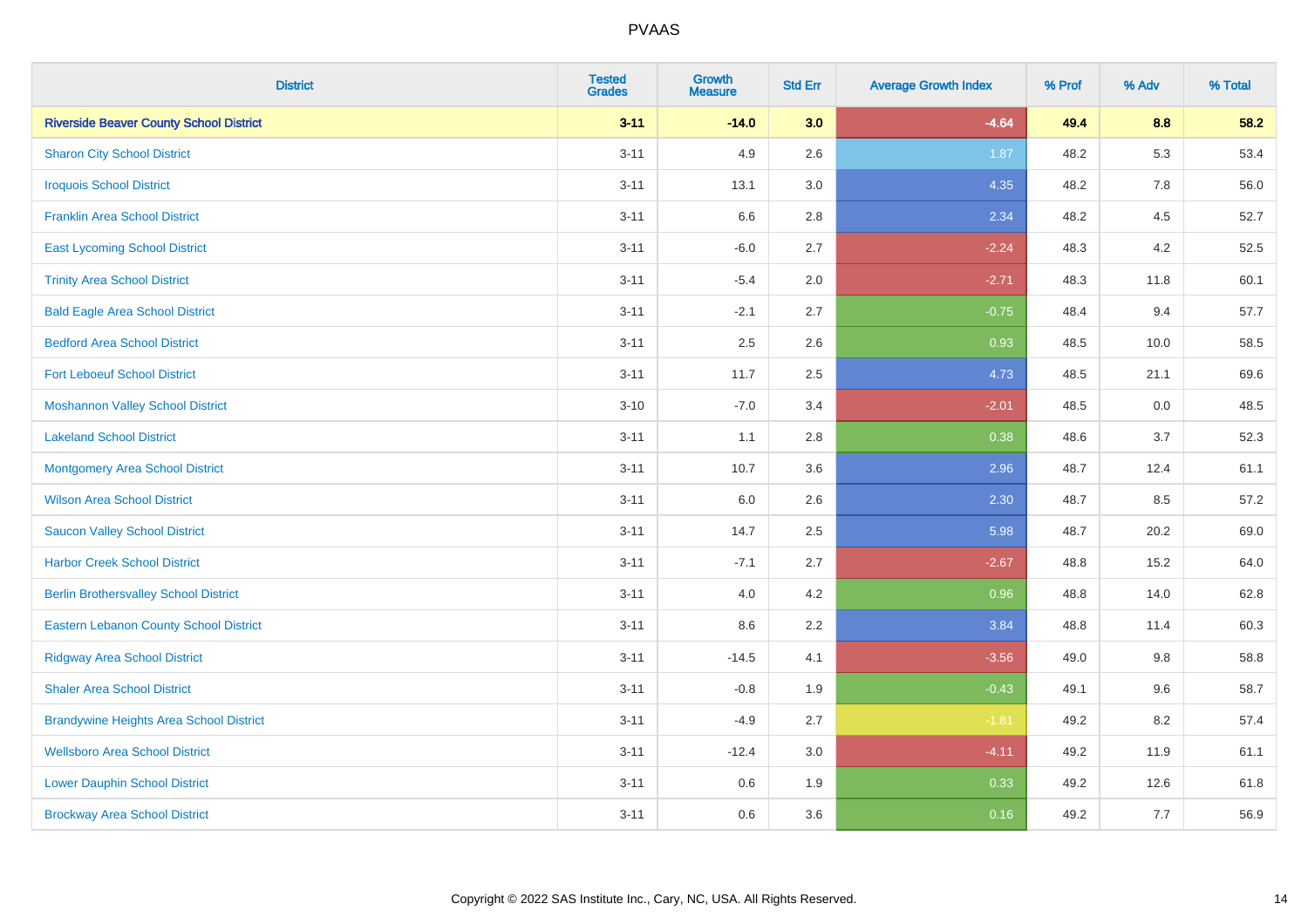| <b>District</b>                                | <b>Tested</b><br><b>Grades</b> | <b>Growth</b><br><b>Measure</b> | <b>Std Err</b> | <b>Average Growth Index</b> | % Prof | % Adv | % Total |
|------------------------------------------------|--------------------------------|---------------------------------|----------------|-----------------------------|--------|-------|---------|
| <b>Riverside Beaver County School District</b> | $3 - 11$                       | $-14.0$                         | 3.0            | $-4.64$                     | 49.4   | 8.8   | 58.2    |
| <b>Whitehall-Coplay School District</b>        | $3 - 11$                       | 6.1                             | 1.8            | 3.45                        | 49.3   | 7.4   | 56.6    |
| <b>Avella Area School District</b>             | $3 - 12$                       | $-0.3$                          | 4.7            | $-0.05$                     | 49.3   | 14.5  | 63.8    |
| <b>Wyoming Valley West School District</b>     | $3 - 11$                       | $-2.2$                          | 2.4            | $-0.91$                     | 49.4   | 3.0   | 52.4    |
| <b>Susquehanna Community School District</b>   | $3 - 11$                       | $-2.8$                          | 4.2            | $-0.66$                     | 49.4   | 6.9   | 56.3    |
| <b>Riverside Beaver County School District</b> | $3 - 11$                       | $-14.0$                         | 3.0            | $-4.64$                     | 49.4   | 8.8   | 58.2    |
| <b>Mohawk Area School District</b>             | $3 - 11$                       | $-7.5$                          | 3.1            | $-2.45$                     | 49.4   | 11.0  | 60.4    |
| <b>Twin Valley School District</b>             | $3 - 12$                       | $-3.6$                          | 2.1            | $-1.69$                     | 49.6   | 7.1   | 56.8    |
| Schuylkill Haven Area School District          | $3 - 11$                       | $-15.3$                         | 3.1            | $-4.87$                     | 49.7   | 2.4   | 52.1    |
| <b>Moniteau School District</b>                | $3 - 11$                       | $-11.8$                         | 3.3            | $-3.56$                     | 50.0   | 6.3   | 56.3    |
| <b>Waynesboro Area School District</b>         | $3 - 12$                       | $-6.1$                          | 1.9            | $-3.20$                     | 50.0   | 6.8   | 56.8    |
| <b>Apollo-Ridge School District</b>            | $3 - 12$                       | $-4.7$                          | 3.7            | $-1.24$                     | 50.0   | 10.0  | 60.0    |
| <b>Burgettstown Area School District</b>       | $3 - 11$                       | $-2.1$                          | 3.4            | $-0.62$                     | 50.0   | 1.4   | 51.4    |
| South Side Area School District                | $3 - 11$                       | $-1.6$                          | 3.3            | $-0.48$                     | 50.0   | 6.8   | 56.8    |
| <b>Elizabethtown Area School District</b>      | $3 - 12$                       | $-0.9$                          | 1.9            | $-0.47$                     | 50.0   | 11.2  | 61.2    |
| <b>Glendale School District</b>                | $3 - 10$                       | $-0.9$                          | 3.7            | $-0.24$                     | 50.0   | 5.4   | 55.4    |
| Insight PA Cyber Charter School                | $3 - 11$                       | 0.7                             | 5.7            | 0.12                        | 50.0   | 4.8   | 54.8    |
| <b>Oswayo Valley School District</b>           | $3 - 12$                       | 8.5                             | 5.0            | 1.68                        | 50.0   | 16.7  | 66.7    |
| Pen Argyl Area School District                 | $3 - 12$                       | 9.2                             | 2.7            | 3.46                        | 50.0   | 12.6  | 62.6    |
| <b>Greenwood School District</b>               | $3 - 11$                       | 15.9                            | 3.9            | 4.11                        | 50.0   | 25.0  | 75.0    |
| <b>Great Valley School District</b>            | $3 - 11$                       | 15.0                            | 1.9            | 7.98                        | 50.0   | 35.0  | 85.0    |
| <b>Centennial School District</b>              | $3 - 10$                       | 7.1                             | 1.7            | 4.29                        | 50.1   | 8.7   | 58.9    |
| Ambridge Area School District                  | $3 - 12$                       | 9.1                             | 2.6            | 3.46                        | 50.4   | 10.7  | 61.1    |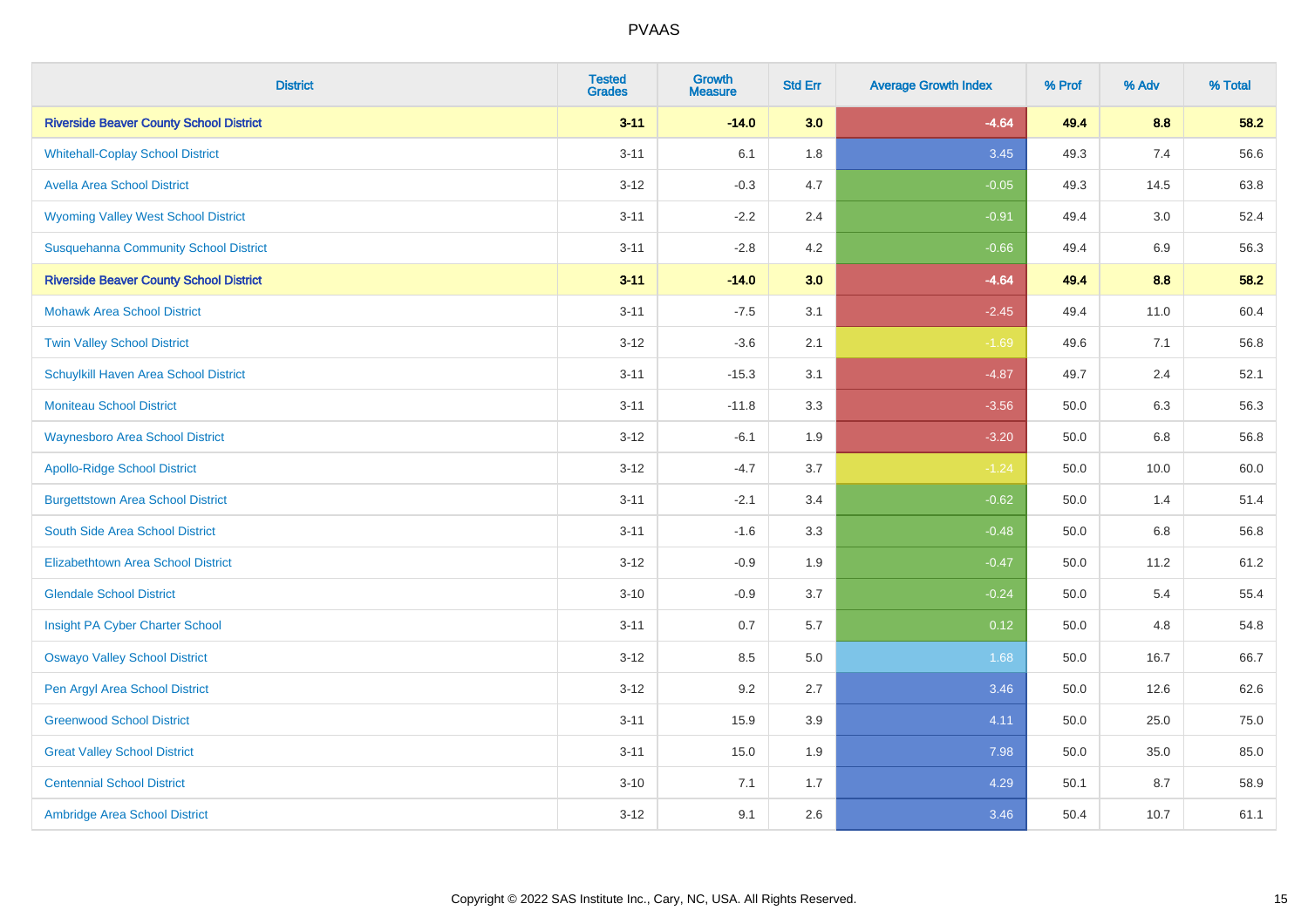| <b>District</b>                                | <b>Tested</b><br><b>Grades</b> | <b>Growth</b><br><b>Measure</b> | <b>Std Err</b> | <b>Average Growth Index</b> | % Prof | % Adv   | % Total |
|------------------------------------------------|--------------------------------|---------------------------------|----------------|-----------------------------|--------|---------|---------|
| <b>Riverside Beaver County School District</b> | $3 - 11$                       | $-14.0$                         | 3.0            | $-4.64$                     | 49.4   | 8.8     | 58.2    |
| Philadelphia Academy Charter School            | $3 - 11$                       | $-8.9$                          | 2.9            | $-3.04$                     | 50.5   | $2.9\,$ | 53.4    |
| <b>Exeter Township School District</b>         | $3 - 11$                       | $-10.4$                         | 1.9            | $-5.44$                     | 50.6   | 2.7     | 53.3    |
| Shenango Area School District                  | $3 - 11$                       | $-2.6$                          | 3.3            | $-0.79$                     | 50.6   | 13.9    | 64.6    |
| <b>Keystone School District</b>                | $3 - 11$                       | 3.1                             | 3.3            | 0.94                        | 50.6   | 6.5     | 57.1    |
| <b>Steel Valley School District</b>            | $3 - 11$                       | 6.5                             | 3.4            | 1.89                        | 50.7   | 5.6     | 56.3    |
| <b>Cocalico School District</b>                | $3 - 11$                       | 10.6                            | 2.0            | 5.18                        | 50.8   | 14.1    | 64.8    |
| <b>Yough School District</b>                   | $3 - 10$                       | $-6.6$                          | 2.7            | $-2.43$                     | 50.8   | 4.0     | 54.8    |
| <b>Dubois Area School District</b>             | $3 - 11$                       | $-6.2$                          | 2.0            | $-3.07$                     | 50.9   | 13.4    | 64.3    |
| <b>Cambria Heights School District</b>         | $3 - 10$                       | $-4.1$                          | 3.1            | $-1.32$                     | 51.0   | 6.0     | 57.0    |
| Daniel Boone Area School District              | $3 - 12$                       | 5.7                             | 2.0            | 2.88                        | 51.0   | 11.5    | 62.6    |
| <b>Plum Borough School District</b>            | $3 - 11$                       | $-11.3$                         | 2.2            | $-5.19$                     | 51.1   | 9.0     | 60.1    |
| Northeastern York School District              | $3 - 11$                       | 5.9                             | 2.0            | 3.03                        | 51.1   | 16.6    | 67.6    |
| <b>Lehighton Area School District</b>          | $3 - 11$                       | $-1.6$                          | 2.3            | $-0.70$                     | 51.1   | 5.6     | 56.7    |
| <b>Valley Grove School District</b>            | $3 - 10$                       | $-3.7$                          | 3.7            | $-1.01$                     | 51.2   | 6.1     | 57.3    |
| <b>Millville Area School District</b>          | $3 - 12$                       | $-0.9$                          | 4.7            | $-0.18$                     | 51.4   | 5.4     | 56.8    |
| <b>Central Fulton School District</b>          | $3 - 11$                       | $-0.5$                          | 3.5            | $-0.14$                     | 51.4   | $8.6\,$ | 60.0    |
| <b>Newport School District</b>                 | $3 - 12$                       | 1.4                             | 3.5            | 0.41                        | 51.5   | 10.3    | 61.8    |
| <b>Armstrong School District</b>               | $3 - 11$                       | 2.6                             | 1.7            | 1.53                        | 51.5   | 6.1     | 57.6    |
| Northern Bedford County School District        | $3 - 11$                       | 16.5                            | 3.6            | 4.58                        | 51.7   | 20.0    | 71.7    |
| <b>Elizabeth Forward School District</b>       | $3 - 11$                       | $-8.4$                          | 2.4            | $-3.41$                     | 51.7   | 4.0     | 55.7    |
| <b>Conewago Valley School District</b>         | $3 - 12$                       | $-0.9$                          | 2.0            | $-0.45$                     | 51.7   | 9.6     | 61.3    |
| Millersburg Area School District               | $3 - 11$                       | 6.2                             | 3.8            | 1.63                        | 51.8   | 7.4     | 59.3    |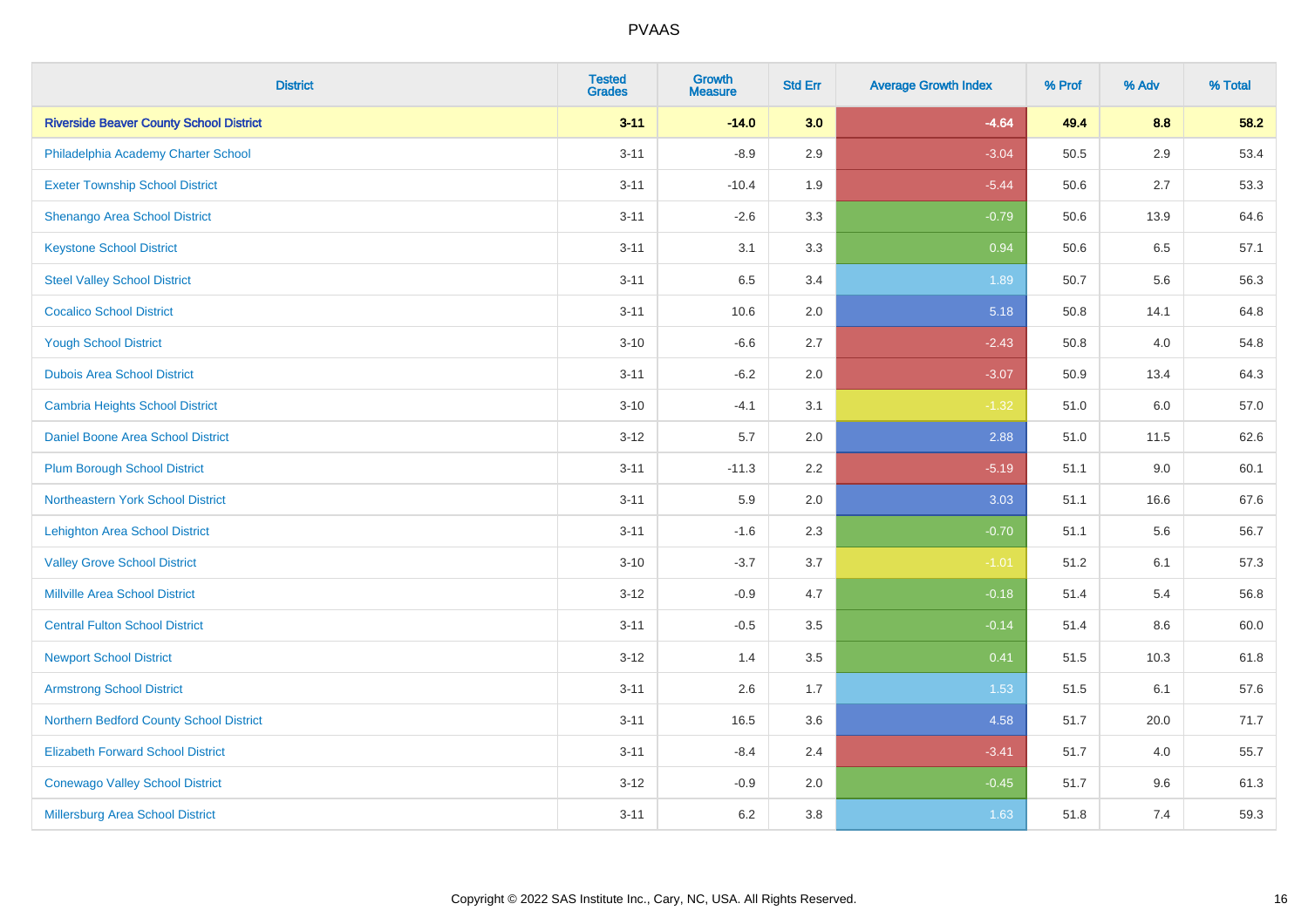| <b>District</b>                                | <b>Tested</b><br><b>Grades</b> | <b>Growth</b><br><b>Measure</b> | <b>Std Err</b> | <b>Average Growth Index</b> | % Prof | % Adv | % Total |
|------------------------------------------------|--------------------------------|---------------------------------|----------------|-----------------------------|--------|-------|---------|
| <b>Riverside Beaver County School District</b> | $3 - 11$                       | $-14.0$                         | 3.0            | $-4.64$                     | 49.4   | 8.8   | 58.2    |
| <b>Penn Manor School District</b>              | $3 - 11$                       | $-0.4$                          | 1.6            | $-0.25$                     | 51.9   | 12.6  | 64.5    |
| <b>Brentwood Borough School District</b>       | $3 - 11$                       | $-5.3$                          | 3.0            | $-1.72$                     | 52.0   | 6.1   | 58.2    |
| North Pocono School District                   | $3 - 11$                       | $-2.3$                          | 3.4            | $-0.68$                     | 52.0   | 16.4  | 68.5    |
| <b>Conrad Weiser Area School District</b>      | $3 - 11$                       | 3.6                             | 2.2            | 1.63                        | 52.1   | 2.1   | 54.2    |
| <b>Reynolds School District</b>                | $3 - 10$                       | $0.5\,$                         | 3.4            | 0.16                        | 52.1   | 7.0   | 59.2    |
| Octorara Area School District                  | $3 - 11$                       | 9.1                             | 2.4            | 3.82                        | 52.1   | 8.5   | 60.6    |
| <b>Gateway School District</b>                 | $3 - 11$                       | 0.8                             | 2.2            | 0.38                        | 52.1   | 13.8  | 65.9    |
| <b>Dover Area School District</b>              | $3 - 12$                       | 6.0                             | 2.1            | 2.94                        | 52.2   | 6.0   | 58.2    |
| <b>Sayre Area School District</b>              | $3 - 11$                       | 11.2                            | 3.5            | 3.20                        | 52.2   | 7.5   | 59.7    |
| <b>Hanover Public School District</b>          | $3 - 11$                       | 5.2                             | 2.8            | 1.83                        | 52.2   | 14.4  | 66.7    |
| <b>Wayne Highlands School District</b>         | $3 - 11$                       | 7.8                             | 2.4            | 3.23                        | 52.3   | 13.1  | 65.4    |
| Northampton Area School District               | $3 - 11$                       | 4.0                             | 1.6            | 2.51                        | 52.3   | 10.8  | 63.1    |
| <b>Kennett Consolidated School District</b>    | $3 - 11$                       | 4.8                             | 1.8            | 2.61                        | 52.5   | 10.7  | 63.2    |
| <b>Wilson School District</b>                  | $3-12$                         | $8.8\,$                         | 1.5            | 5.96                        | 52.6   | 14.6  | 67.2    |
| <b>Mount Pleasant Area School District</b>     | $3 - 11$                       | $-5.0$                          | 2.6            | $-1.93$                     | 52.6   | 0.0   | 52.6    |
| <b>Old Forge School District</b>               | $3 - 12$                       | $-5.9$                          | 3.4            | $-1.73$                     | 52.9   | 7.1   | 60.0    |
| <b>Line Mountain School District</b>           | $3 - 11$                       | 4.1                             | 3.2            | 1.27                        | 52.9   | 9.2   | 62.1    |
| <b>Haverford Township School District</b>      | $3 - 11$                       | $8.0\,$                         | 1.5            | 5.27                        | 53.0   | 25.5  | 78.6    |
| <b>Allegheny Valley School District</b>        | $3 - 11$                       | 8.5                             | 3.9            | 2.17                        | 53.1   | 12.2  | 65.3    |
| <b>South Butler County School District</b>     | $3 - 10$                       | 3.9                             | 2.5            | 1.54                        | 53.1   | 16.6  | 69.7    |
| Karns City Area School District                | $3 - 11$                       | $-6.0$                          | 2.9            | $-2.03$                     | 53.1   | 8.3   | 61.5    |
| <b>Shippensburg Area School District</b>       | $3 - 11$                       | 9.3                             | 1.9            | 4.84                        | 53.1   | 10.2  | 63.3    |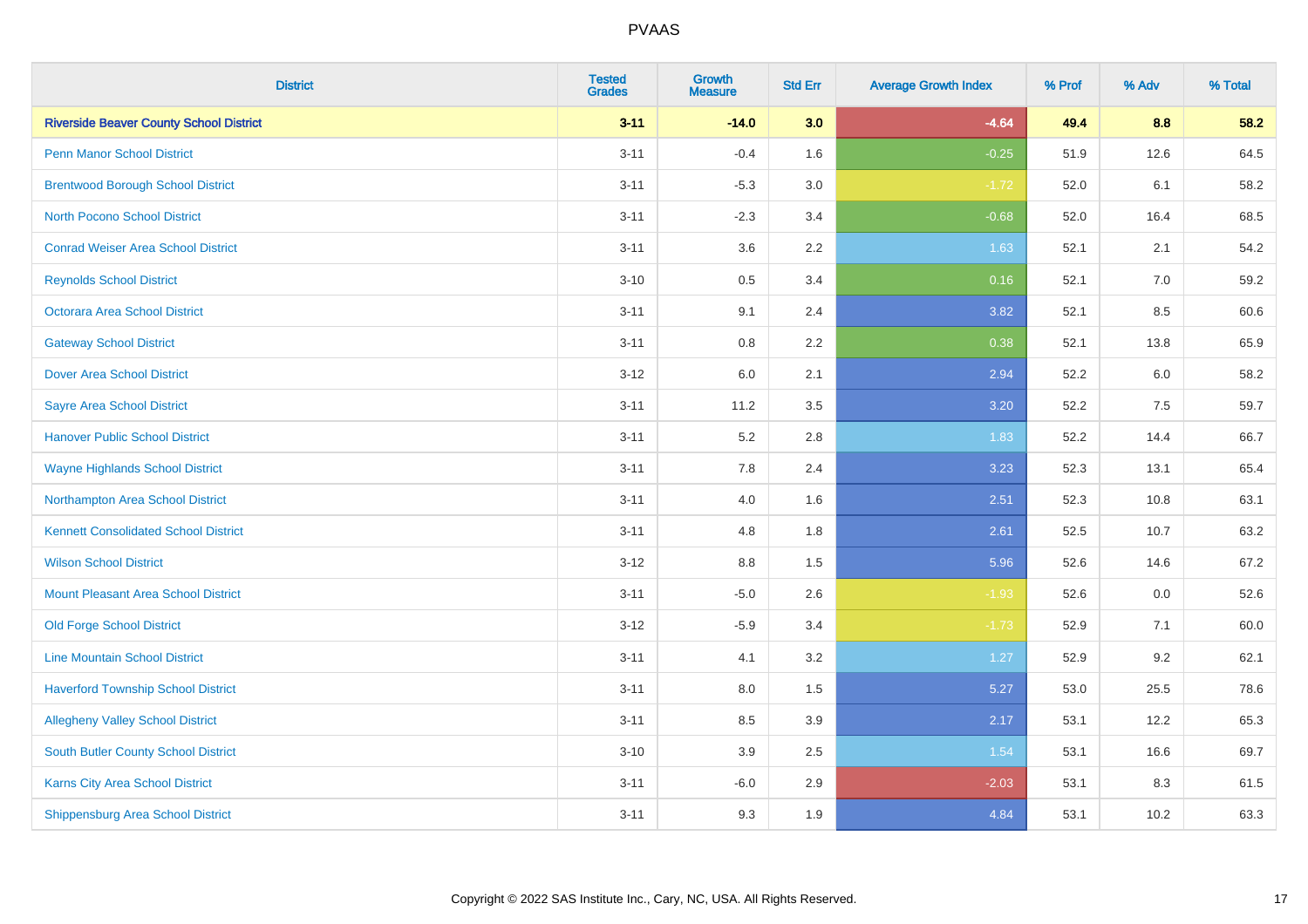| <b>District</b>                                 | <b>Tested</b><br><b>Grades</b> | Growth<br><b>Measure</b> | <b>Std Err</b> | <b>Average Growth Index</b> | % Prof | % Adv | % Total |
|-------------------------------------------------|--------------------------------|--------------------------|----------------|-----------------------------|--------|-------|---------|
| <b>Riverside Beaver County School District</b>  | $3 - 11$                       | $-14.0$                  | 3.0            | $-4.64$                     | 49.4   | 8.8   | 58.2    |
| <b>Manheim Township School District</b>         | $3-12$                         | $-0.9$                   | 1.6            | $-0.58$                     | 53.2   | 15.5  | 68.7    |
| <b>Manheim Central School District</b>          | $3 - 11$                       | 2.1                      | 2.1            | 1.01                        | 53.2   | 11.6  | 64.8    |
| <b>Keystone Oaks School District</b>            | $3 - 11$                       | 5.5                      | 2.6            | 2.07                        | 53.2   | 12.1  | 65.4    |
| <b>Central Dauphin School District</b>          | $3 - 11$                       | 4.4                      | 1.3            | 3.32                        | 53.3   | 7.4   | 60.7    |
| Northwestern Lehigh School District             | $3 - 11$                       | 2.2                      | 2.3            | 0.93                        | 53.3   | 9.7   | 63.0    |
| <b>Allegheny-Clarion Valley School District</b> | $3 - 10$                       | 7.8                      | 4.7            | 1.65                        | 53.3   | 3.3   | 56.7    |
| <b>Northgate School District</b>                | $3 - 11$                       | 6.3                      | 3.6            | 1.73                        | 53.3   | 16.7  | 70.0    |
| <b>Greenville Area School District</b>          | $3 - 11$                       | 0.7                      | 2.9            | 0.26                        | 53.4   | 6.9   | 60.3    |
| <b>York Suburban School District</b>            | $3 - 11$                       | 10.1                     | 2.1            | 4.91                        | 53.5   | 27.8  | 81.3    |
| <b>Hempfield Area School District</b>           | $3 - 12$                       | 4.6                      | 1.6            | 2.86                        | 53.5   | 20.1  | 73.6    |
| <b>South Park School District</b>               | $3 - 11$                       | $-11.3$                  | 2.7            | $-4.23$                     | 53.5   | 13.7  | 67.3    |
| <b>Fleetwood Area School District</b>           | $3 - 10$                       | 12.2                     | 2.2            | 5.68                        | 53.5   | 11.6  | 65.2    |
| <b>Camp Hill School District</b>                | $3 - 12$                       | 2.3                      | 3.0            | 0.78                        | 53.6   | 17.5  | 71.1    |
| <b>Valley View School District</b>              | $3 - 11$                       | 18.1                     | 2.4            | 7.42                        | 53.7   | 14.7  | 68.4    |
| <b>Central Columbia School District</b>         | $3-12$                         | $-4.8$                   | 2.6            | $-1.86$                     | 53.7   | 14.8  | 68.5    |
| <b>Perkiomen Valley School District</b>         | $3 - 11$                       | $-3.5$                   | 1.6            | $-2.18$                     | 53.8   | 13.4  | 67.2    |
| <b>Palisades School District</b>                | $3 - 11$                       | $-8.7$                   | 2.8            | $-3.06$                     | 53.8   | 6.7   | 60.5    |
| <b>Conemaugh Township Area School District</b>  | $3-12$                         | $-3.7$                   | 3.4            | $-1.09$                     | 53.8   | 17.6  | 71.4    |
| <b>Wyoming Area School District</b>             | $3 - 10$                       | $-1.3$                   | 2.6            | $-0.50$                     | 53.8   | 10.8  | 64.6    |
| <b>West York Area School District</b>           | $3 - 12$                       | 3.2                      | 2.3            | 1.38                        | 53.8   | 4.4   | 58.2    |
| <b>Girard School District</b>                   | $3 - 11$                       | $-0.6$                   | 2.7            | $-0.22$                     | 53.9   | 15.6  | 69.6    |
| <b>Hampton Township School District</b>         | $3 - 11$                       | 5.1                      | 2.2            | 2.35                        | 54.0   | 28.2  | 82.2    |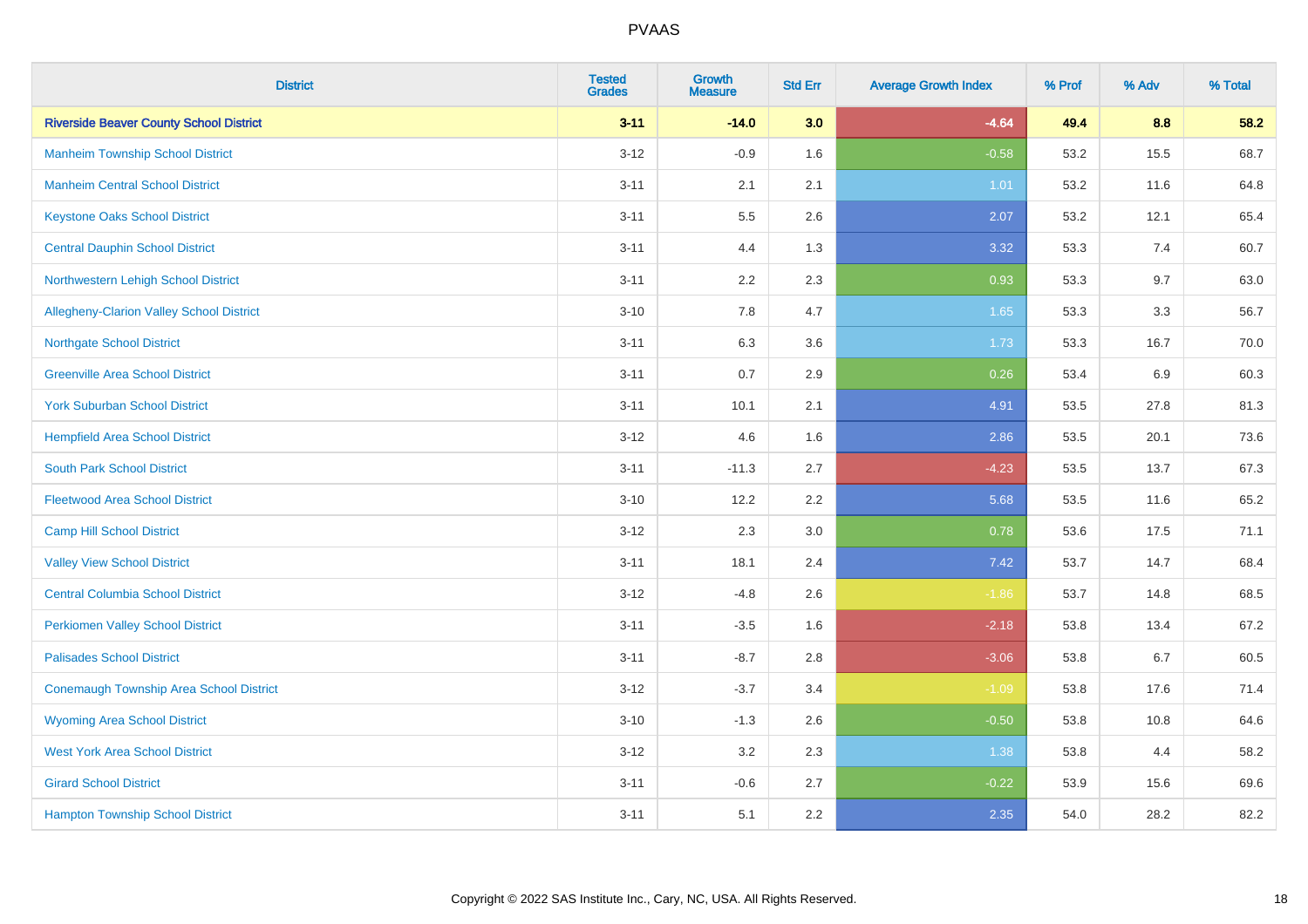| <b>District</b>                                | <b>Tested</b><br><b>Grades</b> | <b>Growth</b><br><b>Measure</b> | <b>Std Err</b> | <b>Average Growth Index</b> | % Prof | % Adv   | % Total |
|------------------------------------------------|--------------------------------|---------------------------------|----------------|-----------------------------|--------|---------|---------|
| <b>Riverside Beaver County School District</b> | $3 - 11$                       | $-14.0$                         | 3.0            | $-4.64$                     | 49.4   | 8.8     | 58.2    |
| Northern Tioga School District                 | $3 - 12$                       | $-7.5$                          | 2.8            | $-2.64$                     | 54.0   | $1.2\,$ | 55.2    |
| <b>Carlisle Area School District</b>           | $3 - 11$                       | $-5.3$                          | 1.9            | $-2.81$                     | 54.0   | 6.3     | 60.3    |
| Johnsonburg Area School District               | $3 - 11$                       | $-14.1$                         | 3.9            | $-3.62$                     | 54.0   | 4.6     | 58.6    |
| <b>Ellwood City Area School District</b>       | $3 - 11$                       | $-4.2$                          | 3.2            | $-1.29$                     | 54.1   | 14.1    | 68.2    |
| <b>Central Greene School District</b>          | $3 - 11$                       | $-1.6$                          | 2.8            | $-0.55$                     | 54.2   | 2.8     | 57.0    |
| <b>West Shore School District</b>              | $3 - 12$                       | 5.0                             | 1.4            | 3.59                        | 54.2   | 9.4     | 63.6    |
| <b>Loyalsock Township School District</b>      | $3 - 12$                       | 4.2                             | 2.8            | 1.47                        | 54.3   | 2.1     | 56.4    |
| <b>Albert Gallatin Area School District</b>    | $3 - 11$                       | $-0.8$                          | 2.4            | $-0.32$                     | 54.5   | 10.0    | 64.6    |
| <b>Wyalusing Area School District</b>          | $3 - 12$                       | 8.8                             | 3.3            | 2.68                        | 54.6   | 11.7    | 66.2    |
| Jenkintown School District                     | $3 - 11$                       | 12.5                            | 4.4            | 2.84                        | 54.6   | 29.6    | 84.1    |
| <b>Ephrata Area School District</b>            | $3 - 11$                       | 5.6                             | 1.8            | 3.12                        | 54.7   | 9.5     | 64.2    |
| <b>Chartiers Valley School District</b>        | $3 - 11$                       | $-1.7$                          | 2.0            | $-0.81$                     | 54.7   | 8.4     | 63.1    |
| <b>Derry Township School District</b>          | $3 - 10$                       | 12.8                            | 2.0            | 6.39                        | 54.8   | 25.8    | 80.6    |
| <b>Rose Tree Media School District</b>         | $3 - 10$                       | $-25.6$                         | 2.4            | $-10.76$                    | 54.8   | 6.4     | 61.2    |
| <b>South Eastern School District</b>           | $3 - 11$                       | 0.9                             | 2.4            | 0.39                        | 54.8   | 6.6     | 61.4    |
| <b>Dallas School District</b>                  | $3 - 11$                       | $-2.5$                          | 2.2            | $-1.12$                     | 54.9   | 7.6     | 62.4    |
| Southern Columbia Area School District         | $3 - 11$                       | $-14.6$                         | 3.0            | $-4.92$                     | 55.0   | 4.0     | 59.0    |
| <b>Punxsutawney Area School District</b>       | $3 - 11$                       | 4.2                             | 2.9            | 1.45                        | 55.0   | 5.5     | 60.6    |
| <b>Bellwood-Antis School District</b>          | $3 - 10$                       | $-1.2$                          | 3.2            | $-0.39$                     | 55.1   | 10.1    | 65.2    |
| <b>Southern York County School District</b>    | $3 - 11$                       | 14.2                            | 2.1            | 6.91                        | 55.1   | 18.1    | 73.1    |
| Lampeter-Strasburg School District             | $3 - 12$                       | $-8.6$                          | 2.0            | $-4.33$                     | 55.1   | $9.8\,$ | 64.8    |
| <b>Schuylkill Valley School District</b>       | $3 - 11$                       | 1.4                             | 2.5            | 0.56                        | 55.1   | 10.2    | 65.3    |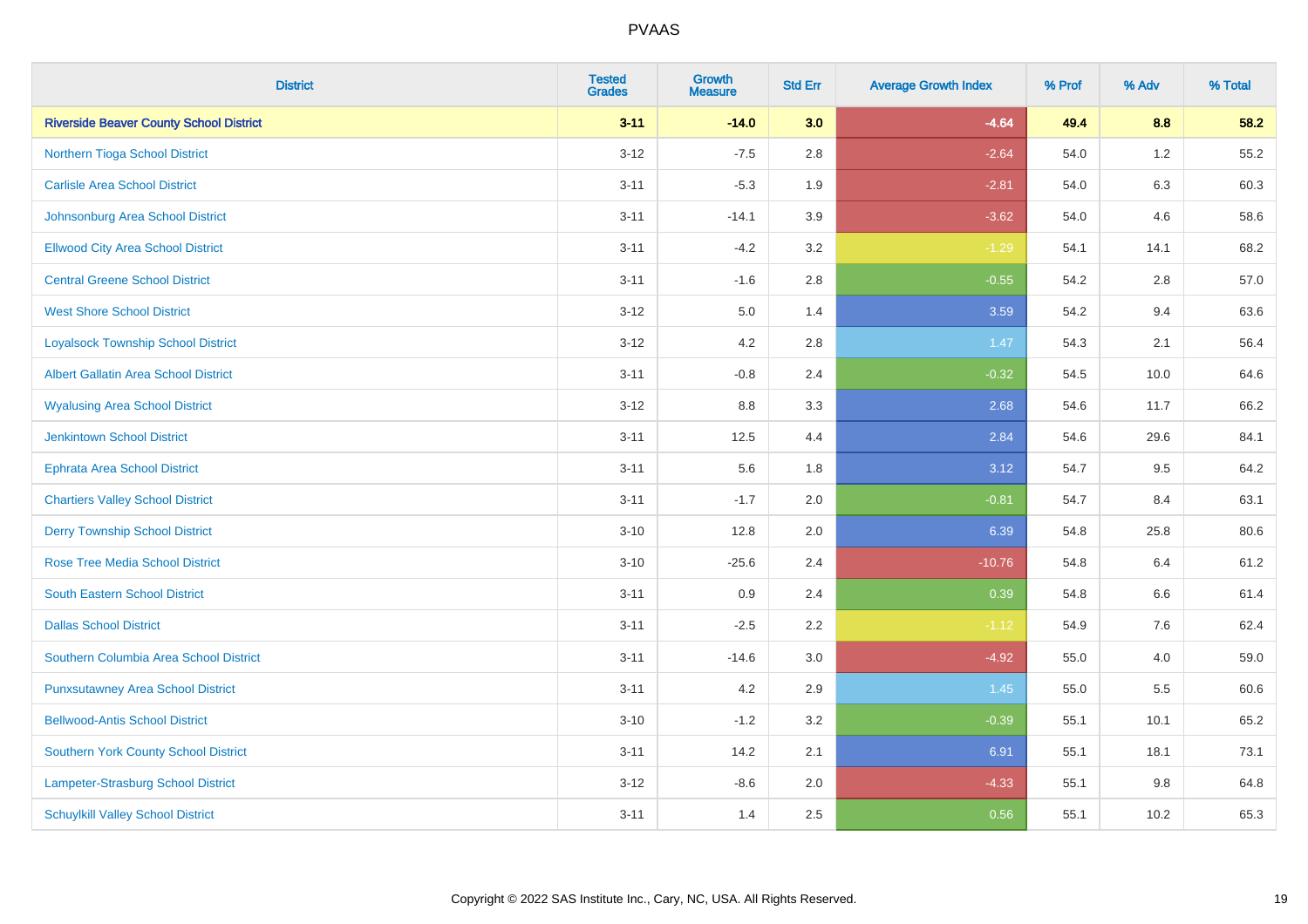| <b>District</b>                                | <b>Tested</b><br><b>Grades</b> | <b>Growth</b><br><b>Measure</b> | <b>Std Err</b> | <b>Average Growth Index</b> | % Prof | % Adv | % Total |
|------------------------------------------------|--------------------------------|---------------------------------|----------------|-----------------------------|--------|-------|---------|
| <b>Riverside Beaver County School District</b> | $3 - 11$                       | $-14.0$                         | 3.0            | $-4.64$                     | 49.4   | 8.8   | 58.2    |
| <b>Wilmington Area School District</b>         | $3 - 11$                       | 7.5                             | $3.0\,$        | 2.48                        | 55.1   | 5.1   | 60.2    |
| <b>Spring Grove Area School District</b>       | $3 - 11$                       | 5.6                             | 2.1            | 2.68                        | 55.1   | 15.0  | 70.1    |
| <b>Quaker Valley School District</b>           | $3 - 11$                       | $-2.8$                          | 2.6            | $-1.08$                     | 55.2   | 13.2  | 68.4    |
| <b>Fort Cherry School District</b>             | $3 - 10$                       | $-5.9$                          | 3.8            | $-1.56$                     | 55.2   | 5.2   | 60.3    |
| <b>York Academy Regional Charter School</b>    | $3 - 11$                       | 9.0                             | 5.0            | 1.79                        | 55.2   | 0.0   | 55.2    |
| <b>Littlestown Area School District</b>        | $3 - 11$                       | 11.4                            | 2.5            | 4.62                        | 55.2   | 10.4  | 65.6    |
| <b>Boyertown Area School District</b>          | $3 - 11$                       | $-4.7$                          | 1.5            | $-3.17$                     | 55.2   | 11.3  | 66.5    |
| <b>Brookville Area School District</b>         | $3 - 11$                       | 6.9                             | 3.0            | 2.30                        | 55.2   | 15.6  | 70.8    |
| <b>Sharpsville Area School District</b>        | $3 - 11$                       | $-1.4$                          | 3.5            | $-0.40$                     | 55.2   | 13.4  | 68.7    |
| <b>Delaware Valley School District</b>         | $3 - 11$                       | 12.6                            | 1.8            | 6.93                        | 55.2   | 16.2  | 71.4    |
| <b>Upper Adams School District</b>             | $3 - 11$                       | 1.3                             | 2.9            | 0.47                        | 55.2   | 8.6   | 63.8    |
| Lake-Lehman School District                    | $3 - 11$                       | 10.8                            | 2.7            | 3.93                        | 55.3   | 7.9   | 63.2    |
| <b>Kutztown Area School District</b>           | $3 - 12$                       | $-0.2$                          | 3.2            | $-0.05$                     | 55.4   | 13.3  | 68.7    |
| <b>Windber Area School District</b>            | $3 - 11$                       | $-7.2$                          | 3.2            | $-2.24$                     | 55.4   | 7.2   | 62.6    |
| Pennsylvania Leadership Charter School         | $3 - 11$                       | 4.6                             | 2.2            | 2.13                        | 55.4   | 11.2  | 66.7    |
| <b>Greater Latrobe School District</b>         | $3 - 11$                       | 0.6                             | 1.9            | 0.31                        | 55.5   | 14.1  | 69.5    |
| <b>Central York School District</b>            | $3 - 12$                       | 12.3                            | 1.7            | 7.20                        | 55.5   | 11.5  | 67.0    |
| <b>Millcreek Township School District</b>      | $3 - 11$                       | 3.1                             | $1.5\,$        | 2.06                        | 55.6   | 14.2  | 69.7    |
| <b>Belle Vernon Area School District</b>       | $3 - 11$                       | 6.5                             | 2.6            | 2.44                        | 55.6   | 11.1  | 66.7    |
| <b>Lower Merion School District</b>            | $3 - 11$                       | 19.0                            | 1.3            | 14.93                       | 55.6   | 29.9  | 85.5    |
| West Jefferson Hills School District           | $3 - 11$                       | 1.8                             | 2.1            | 0.88                        | 55.7   | 20.8  | 76.4    |
| <b>Wyomissing Area School District</b>         | $3 - 12$                       | 0.8                             | 2.6            | 0.33                        | 55.7   | 17.6  | 73.3    |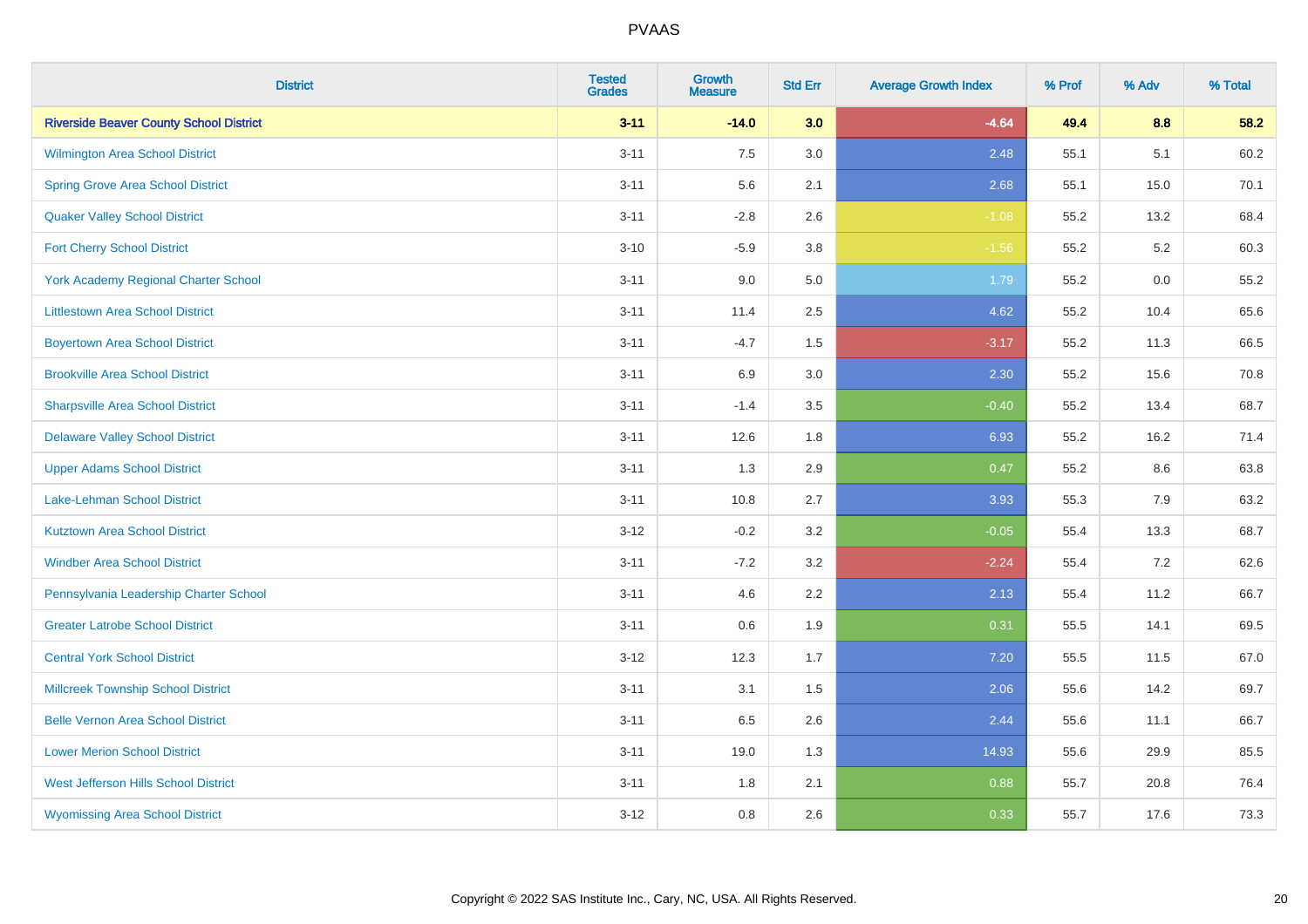| <b>District</b>                                | <b>Tested</b><br><b>Grades</b> | <b>Growth</b><br><b>Measure</b> | <b>Std Err</b> | <b>Average Growth Index</b> | % Prof | % Adv | % Total |
|------------------------------------------------|--------------------------------|---------------------------------|----------------|-----------------------------|--------|-------|---------|
| <b>Riverside Beaver County School District</b> | $3 - 11$                       | $-14.0$                         | 3.0            | $-4.64$                     | 49.4   | 8.8   | 58.2    |
| <b>Charleroi School District</b>               | $3 - 11$                       | $-2.6$                          | 3.0            | $-0.86$                     | 55.7   | 7.4   | 63.1    |
| <b>Coudersport Area School District</b>        | $3 - 11$                       | 7.7                             | 3.7            | 2.06                        | 55.7   | 8.2   | 63.9    |
| <b>East Penn School District</b>               | $3 - 11$                       | 4.1                             | 1.3            | 3.27                        | 55.8   | 11.5  | 67.3    |
| <b>North Penn School District</b>              | $3 - 11$                       | 9.1                             | 1.1            | 8.36                        | 55.8   | 17.0  | 72.8    |
| <b>Blackhawk School District</b>               | $3 - 11$                       | 4.7                             | 2.3            | 2.01                        | 55.8   | 8.8   | 64.6    |
| <b>Bloomsburg Area School District</b>         | $3 - 10$                       | 0.7                             | 3.0            | 0.23                        | 55.9   | 11.8  | 67.6    |
| <b>Dallastown Area School District</b>         | $3 - 11$                       | 13.5                            | 1.5            | 8.84                        | 56.0   | 17.9  | 73.8    |
| <b>Mercer Area School District</b>             | $3 - 11$                       | $-0.2$                          | 3.3            | $-0.06$                     | 56.0   | 8.0   | 64.0    |
| <b>Abington School District</b>                | $3 - 10$                       | $-11.5$                         | 1.9            | $-6.00$                     | 56.2   | 11.6  | 67.8    |
| <b>Slippery Rock Area School District</b>      | $3 - 11$                       | $-6.3$                          | 2.5            | $-2.51$                     | 56.2   | 9.5   | 65.7    |
| <b>Otto-Eldred School District</b>             | $3 - 11$                       | $-0.7$                          | 4.2            | $-0.15$                     | 56.2   | 6.2   | 62.5    |
| <b>Central Cambria School District</b>         | $3 - 11$                       | $3.0\,$                         | 2.5            | 1.17                        | 56.2   | 9.7   | 66.0    |
| <b>Avon Grove School District</b>              | $3 - 10$                       | 10.0                            | 1.6            | 6.26                        | 56.3   | 18.6  | 74.9    |
| <b>Eastern York School District</b>            | $3 - 11$                       | 9.6                             | 2.6            | 3.71                        | 56.3   | 12.6  | 68.9    |
| Palmyra Area School District                   | $3 - 11$                       | 5.6                             | 1.9            | 2.96                        | 56.4   | 15.6  | 72.0    |
| <b>Bermudian Springs School District</b>       | $3 - 11$                       | $-5.5$                          | 2.9            | $-1.94$                     | 56.4   | 6.8   | 63.2    |
| Pennsylvania Virtual Charter School            | $3 - 11$                       | 11.8                            | 3.5            | 3.37                        | 56.5   | 11.1  | 67.6    |
| <b>Quakertown Community School District</b>    | $3-12$                         | $-4.4$                          | 1.6            | $-2.70$                     | 56.5   | 10.0  | 66.6    |
| <b>Western Beaver County School District</b>   | $3 - 11$                       | $-7.8$                          | 4.2            | $-1.87$                     | 56.5   | 6.5   | 63.0    |
| Fox Chapel Area School District                | $3 - 11$                       | 9.8                             | 1.8            | 5.36                        | 56.6   | 28.6  | 85.2    |
| <b>Carbondale Area School District</b>         | $3 - 10$                       | 7.4                             | 3.3            | 2.25                        | 56.6   | 2.6   | 59.2    |
| <b>West Perry School District</b>              | $3 - 11$                       | 12.5                            | 2.5            | 4.99                        | 56.6   | 8.4   | 65.0    |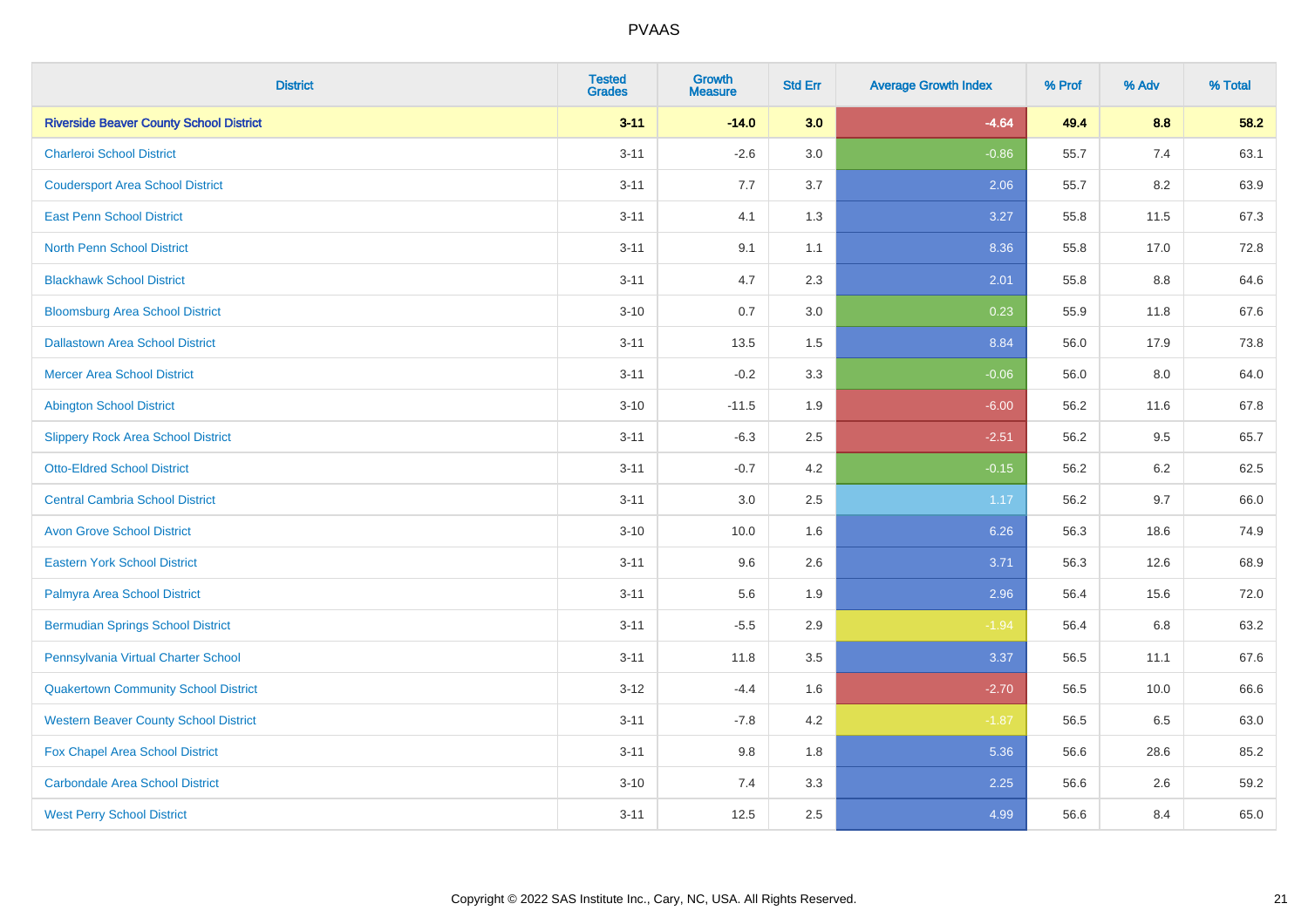| <b>District</b>                                | <b>Tested</b><br><b>Grades</b> | <b>Growth</b><br><b>Measure</b> | <b>Std Err</b> | <b>Average Growth Index</b> | % Prof | % Adv   | % Total |
|------------------------------------------------|--------------------------------|---------------------------------|----------------|-----------------------------|--------|---------|---------|
| <b>Riverside Beaver County School District</b> | $3 - 11$                       | $-14.0$                         | 3.0            | $-4.64$                     | 49.4   | 8.8     | 58.2    |
| 21st Century Cyber Charter School              | $6 - 12$                       | 5.7                             | 2.3            | 2.50                        | 56.7   | $8.3\,$ | 65.0    |
| <b>Southmoreland School District</b>           | $3 - 11$                       | $-8.3$                          | 3.6            | $-2.32$                     | 56.8   | 7.2     | 64.0    |
| Selinsgrove Area School District               | $3 - 12$                       | 8.3                             | 2.3            | 3.54                        | 56.8   | 10.0    | 66.8    |
| <b>Clarion-Limestone Area School District</b>  | $3 - 12$                       | $-2.5$                          | 4.1            | $-0.60$                     | 56.8   | 6.8     | 63.6    |
| <b>Central Valley School District</b>          | $3 - 10$                       | 4.8                             | 2.4            | 1.98                        | 56.9   | 9.0     | 65.9    |
| Owen J Roberts School District                 | $3 - 11$                       | $-12.3$                         | 1.6            | $-7.61$                     | 57.0   | 11.9    | 69.0    |
| <b>Lewisburg Area School District</b>          | $3 - 11$                       | $-2.7$                          | 2.6            | $-1.03$                     | 57.0   | 18.5    | 75.6    |
| Saint Marys Area School District               | $3 - 11$                       | 7.8                             | 2.6            | 3.04                        | 57.0   | 8.2     | 65.2    |
| <b>Hollidaysburg Area School District</b>      | $3 - 11$                       | 6.0                             | 2.1            | 2.88                        | 57.1   | 12.3    | 69.4    |
| <b>Mechanicsburg Area School District</b>      | $3 - 11$                       | 5.9                             | 1.8            | 3.29                        | 57.2   | 13.7    | 70.9    |
| <b>Seneca Valley School District</b>           | $3 - 11$                       | $-1.4$                          | 1.4            | $-0.99$                     | 57.2   | 11.4    | 68.6    |
| <b>Fairview School District</b>                | $3 - 11$                       | 3.4                             | 2.6            | 1.32                        | 57.2   | 17.6    | 74.8    |
| <b>Pleasant Valley School District</b>         | $3 - 11$                       | 3.1                             | 2.0            | 1.57                        | 57.2   | 5.5     | 62.8    |
| <b>Danville Area School District</b>           | $3 - 11$                       | 0.4                             | 2.6            | 0.15                        | 57.4   | 18.4    | 75.7    |
| <b>Northern York County School District</b>    | $3 - 11$                       | 15.6                            | 2.0            | 7.98                        | 57.4   | 11.5    | 68.8    |
| <b>Kiski Area School District</b>              | $3 - 11$                       | $-3.7$                          | 2.0            | $-1.86$                     | 57.4   | 10.4    | 67.8    |
| <b>Crestwood School District</b>               | $3 - 11$                       | $-0.4$                          | 2.4            | $-0.17$                     | 57.4   | 17.0    | 74.4    |
| <b>Beaver Area School District</b>             | $3 - 10$                       | 4.7                             | 2.4            | 1.94                        | 57.4   | 16.8    | 74.2    |
| <b>Palmerton Area School District</b>          | $3 - 11$                       | $-1.2$                          | 3.0            | $-0.39$                     | 57.4   | 5.0     | 62.4    |
| <b>Hermitage School District</b>               | $3 - 12$                       | 3.8                             | 2.4            | 1.60                        | 57.5   | 9.3     | 66.8    |
| <b>Freeport Area School District</b>           | $3 - 10$                       | 9.7                             | 2.5            | 3.91                        | 57.5   | 17.8    | 75.3    |
| <b>Marple Newtown School District</b>          | $3 - 11$                       | 2.0                             | 2.4            | 0.81                        | 57.6   | 12.8    | 70.4    |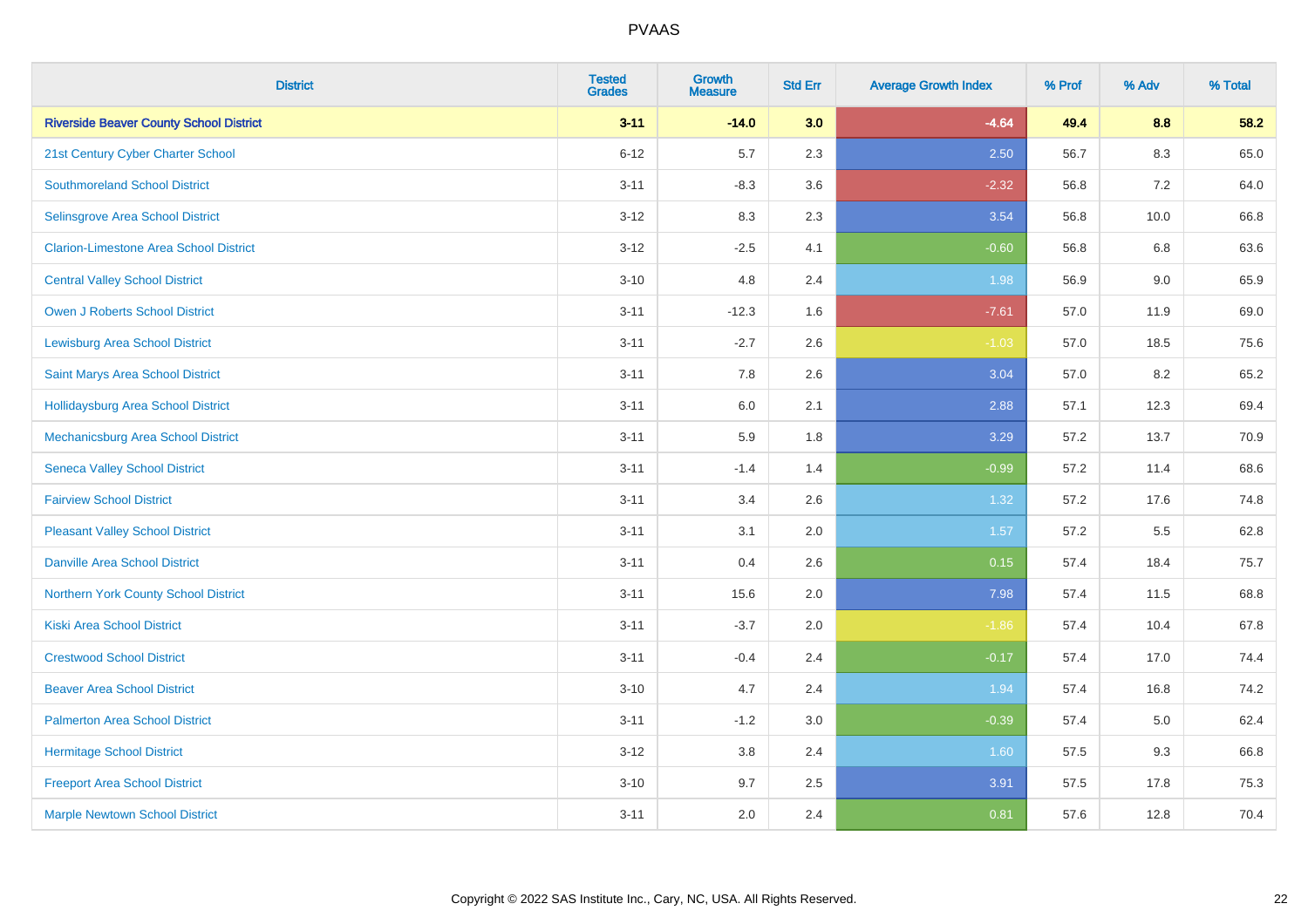| <b>District</b>                                | <b>Tested</b><br><b>Grades</b> | <b>Growth</b><br><b>Measure</b> | <b>Std Err</b> | <b>Average Growth Index</b> | % Prof | % Adv   | % Total |
|------------------------------------------------|--------------------------------|---------------------------------|----------------|-----------------------------|--------|---------|---------|
| <b>Riverside Beaver County School District</b> | $3 - 11$                       | $-14.0$                         | 3.0            | $-4.64$                     | 49.4   | 8.8     | 58.2    |
| <b>Southeastern Greene School District</b>     | $3 - 10$                       | 3.3                             | 4.6            | 0.72                        | 57.6   | 6.1     | 63.6    |
| <b>Mcguffey School District</b>                | $3 - 11$                       | 2.1                             | 2.6            | 0.81                        | 57.7   | 3.1     | 60.8    |
| <b>Upper Perkiomen School District</b>         | $3 - 11$                       | 22.1                            | 2.1            | 10.74                       | 57.7   | 13.2    | 70.9    |
| <b>Mountain View School District</b>           | $3 - 11$                       | 20.9                            | 3.5            | 5.91                        | 57.8   | 20.3    | 78.1    |
| <b>Fairfield Area School District</b>          | $3 - 11$                       | $-5.6$                          | 3.4            | $-1.66$                     | 57.9   | 4.0     | 61.8    |
| <b>Riverview School District</b>               | $3 - 11$                       | $-4.6$                          | 3.8            | $-1.20$                     | 57.9   | 15.8    | 73.7    |
| <b>Upper Moreland Township School District</b> | $3 - 11$                       | $-5.0$                          | 2.2            | $-2.31$                     | 57.9   | 4.0     | 61.9    |
| <b>Mars Area School District</b>               | $3 - 10$                       | 5.7                             | 2.1            | 2.75                        | 57.9   | 18.2    | 76.1    |
| <b>Midd-West School District</b>               | $3 - 11$                       | 10.3                            | 2.7            | 3.80                        | 58.0   | 13.4    | 71.4    |
| <b>State College Area School District</b>      | $3 - 11$                       | 20.5                            | 1.4            | 14.33                       | 58.0   | 25.9    | 84.0    |
| <b>Parkland School District</b>                | $3 - 11$                       | 5.3                             | 1.2            | 4.30                        | 58.0   | 22.3    | 80.4    |
| <b>Hempfield School District</b>               | $3 - 11$                       | 0.1                             | 1.4            | 0.08                        | 58.2   | $9.9\,$ | 68.2    |
| <b>Abington Heights School District</b>        | $3 - 11$                       | 13.5                            | 2.2            | 6.27                        | 58.3   | 16.2    | 74.5    |
| <b>Wissahickon School District</b>             | $3 - 10$                       | 12.5                            | 1.8            | 6.85                        | 58.3   | 22.4    | 80.7    |
| <b>Commodore Perry School District</b>         | $3 - 11$                       | 3.2                             | 5.5            | 0.58                        | 58.3   | 0.0     | 58.3    |
| <b>Hopewell Area School District</b>           | $3 - 11$                       | 2.6                             | 2.7            | 0.97                        | 58.4   | 4.0     | 62.4    |
| <b>Norwin School District</b>                  | $3 - 11$                       | 18.0                            | 1.7            | 10.37                       | 58.5   | 27.0    | 85.4    |
| <b>Burrell School District</b>                 | $3 - 11$                       | 4.5                             | 3.1            | 1.48                        | 58.5   | 13.8    | 72.3    |
| <b>Baldwin-Whitehall School District</b>       | $3 - 11$                       | 1.8                             | 1.9            | 0.94                        | 58.6   | 8.6     | 67.1    |
| <b>Moon Area School District</b>               | $3 - 11$                       | 8.2                             | 1.9            | 4.25                        | 58.7   | 18.5    | 77.2    |
| <b>Neshaminy School District</b>               | $3 - 11$                       | 4.0                             | 1.3            | 3.02                        | 58.7   | 9.5     | 68.2    |
| <b>Canon-Mcmillan School District</b>          | $3 - 11$                       | $-0.8$                          | 1.6            | $-0.50$                     | 58.7   | 15.9    | 74.6    |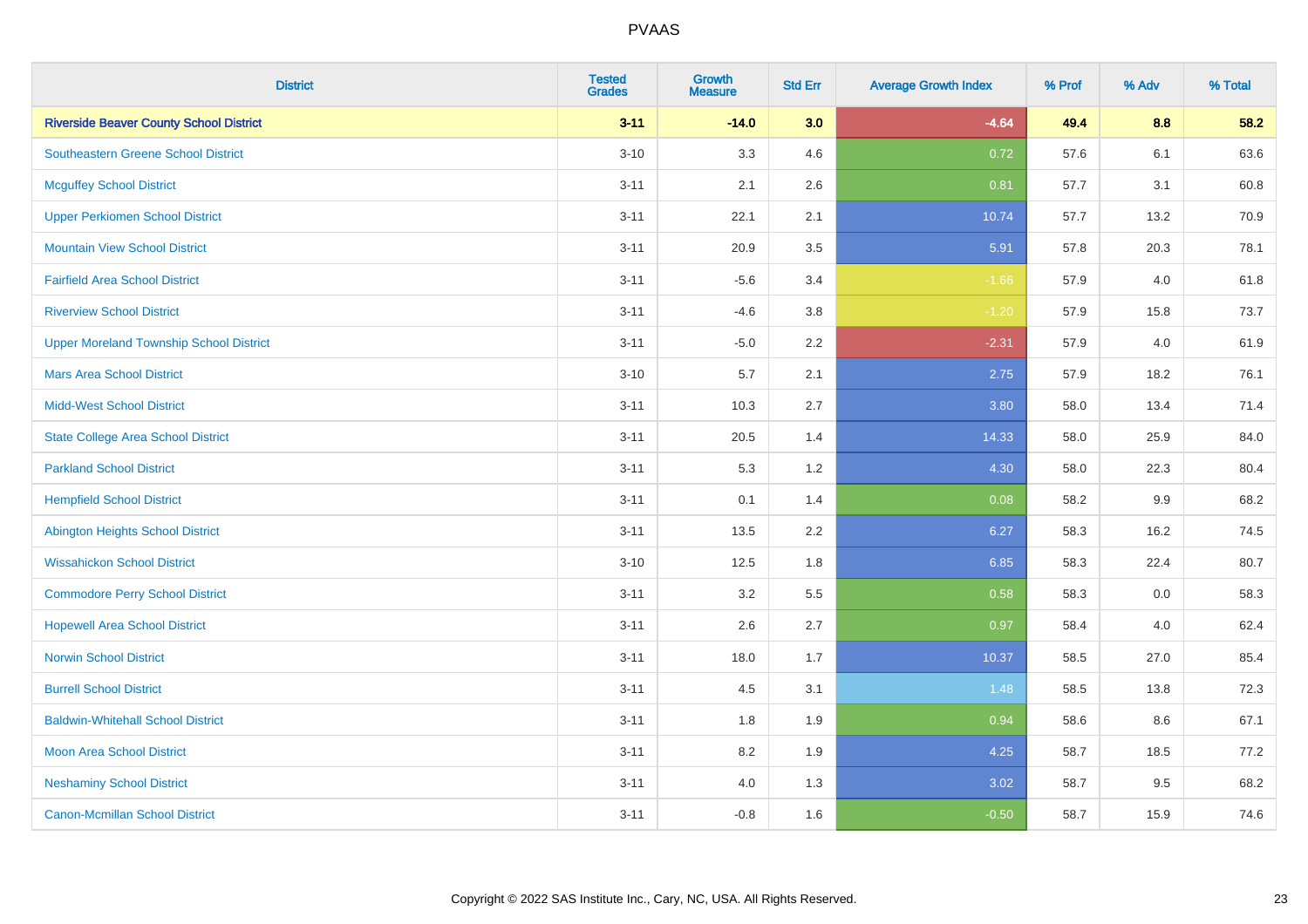| <b>District</b>                                    | <b>Tested</b><br><b>Grades</b> | <b>Growth</b><br><b>Measure</b> | <b>Std Err</b> | <b>Average Growth Index</b> | % Prof | % Adv | % Total |
|----------------------------------------------------|--------------------------------|---------------------------------|----------------|-----------------------------|--------|-------|---------|
| <b>Riverside Beaver County School District</b>     | $3 - 11$                       | $-14.0$                         | 3.0            | $-4.64$                     | 49.4   | 8.8   | 58.2    |
| <b>Avon Grove Charter School</b>                   | $3 - 11$                       | 9.0                             | 2.9            | 3.13                        | 58.8   | 16.7  | 75.5    |
| <b>North Hills School District</b>                 | $3 - 11$                       | $-1.8$                          | 1.8            | $-0.96$                     | 59.1   | 14.1  | 73.2    |
| <b>School Lane Charter School</b>                  | $3 - 11$                       | 12.4                            | 3.6            | 3.43                        | 59.1   | 9.8   | 68.9    |
| <b>Ligonier Valley School District</b>             | $3 - 11$                       | 4.2                             | 3.1            | 1.34                        | 59.1   | 10.3  | 69.5    |
| <b>Nazareth Area School District</b>               | $3 - 11$                       | $-4.7$                          | 1.7            | $-2.82$                     | 59.2   | 9.9   | 69.0    |
| <b>Westinghouse Arts Academy Charter School</b>    | $9 - 10$                       | $-0.7$                          | 3.6            | $-0.19$                     | 59.2   | 8.4   | 67.6    |
| <b>Upper Merion Area School District</b>           | $3 - 11$                       | 15.3                            | 2.0            | 7.62                        | 59.3   | 19.3  | 78.6    |
| Capital Area School for the Arts Charter School    | $9 - 11$                       | 5.8                             | 4.1            | 1.39                        | 59.3   | 18.6  | 78.0    |
| <b>North Allegheny School District</b>             | $3 - 11$                       | 17.4                            | 1.3            | 13.52                       | 59.5   | 28.1  | 87.6    |
| <b>Lincoln Park Performing Arts Charter School</b> | $7 - 11$                       | 3.6                             | 2.5            | 1.42                        | 59.6   | 14.7  | 74.3    |
| <b>Chartiers-Houston School District</b>           | $3 - 10$                       | $-8.6$                          | 3.5            | $-2.41$                     | 59.7   | 4.5   | 64.2    |
| <b>Avonworth School District</b>                   | $3 - 10$                       | $-12.6$                         | 3.1            | $-4.01$                     | 59.8   | 4.6   | 64.4    |
| <b>Peters Township School District</b>             | $3 - 11$                       | 5.0                             | 1.8            | 2.76                        | 59.8   | 26.1  | 85.9    |
| <b>Phoenixville Area School District</b>           | $3 - 11$                       | $-1.7$                          | 2.1            | $-0.83$                     | 59.9   | 10.6  | 70.5    |
| <b>Derry Area School District</b>                  | $3 - 11$                       | 13.2                            | 2.8            | 4.69                        | 60.0   | 12.5  | 72.5    |
| Downingtown Area School District                   | $3 - 11$                       | 12.1                            | 1.1            | 10.67                       | 60.0   | 23.5  | 83.6    |
| <b>Pennsbury School District</b>                   | $3 - 11$                       | 11.7                            | 1.5            | 7.90                        | 60.1   | 21.3  | 81.3    |
| <b>South Western School District</b>               | $3 - 12$                       | 3.9                             | 1.9            | 2.08                        | 60.2   | 8.1   | 68.3    |
| <b>Colonial School District</b>                    | $3 - 11$                       | 14.0                            | 1.7            | 8.21                        | 60.2   | 19.6  | 79.8    |
| <b>Conestoga Valley School District</b>            | $3 - 11$                       | 8.7                             | 1.8            | 4.69                        | 60.3   | 13.5  | 73.8    |
| <b>United School District</b>                      | $3 - 11$                       | 2.1                             | 3.4            | 0.63                        | 60.3   | 6.6   | 66.9    |
| <b>Lakeview School District</b>                    | $3 - 11$                       | $-0.9$                          | 3.7            | $-0.24$                     | 60.3   | 3.2   | 63.5    |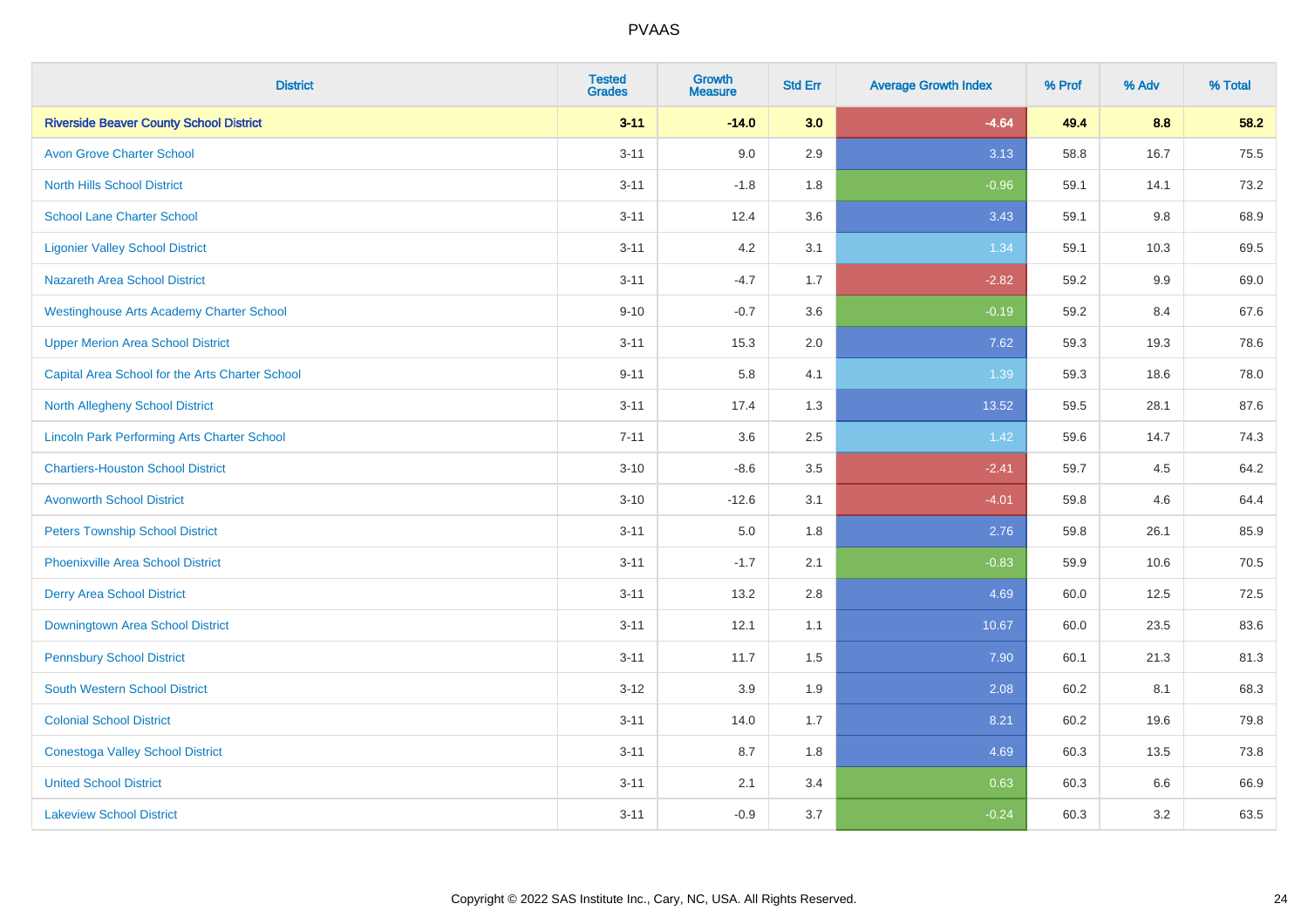| <b>District</b>                                | <b>Tested</b><br><b>Grades</b> | <b>Growth</b><br><b>Measure</b> | <b>Std Err</b> | <b>Average Growth Index</b> | % Prof | % Adv   | % Total |
|------------------------------------------------|--------------------------------|---------------------------------|----------------|-----------------------------|--------|---------|---------|
| <b>Riverside Beaver County School District</b> | $3 - 11$                       | $-14.0$                         | 3.0            | $-4.64$                     | 49.4   | 8.8     | 58.2    |
| <b>Tyrone Area School District</b>             | $3 - 12$                       | 19.7                            | 2.5            | 7.87                        | 60.4   | 16.7    | 77.1    |
| <b>Everett Area School District</b>            | $3 - 11$                       | 5.0                             | 3.4            | 1.47                        | 60.5   | 1.3     | 61.8    |
| <b>Donegal School District</b>                 | $3 - 12$                       | 3.1                             | 2.4            | 1.29                        | 60.6   | 9.1     | 69.7    |
| <b>Pine-Richland School District</b>           | $3 - 11$                       | 11.5                            | 1.8            | 6.31                        | 60.6   | 24.4    | 85.0    |
| <b>Cumberland Valley School District</b>       | $3 - 12$                       | 18.5                            | 1.3            | 14.64                       | 60.7   | 23.4    | 84.1    |
| East Pennsboro Area School District            | $3 - 11$                       | $-4.2$                          | 2.5            | $-1.71$                     | 60.8   | 8.5     | 69.3    |
| <b>Upper Dublin School District</b>            | $3 - 12$                       | 15.4                            | 1.8            | 8.53                        | 60.8   | 24.8    | 85.6    |
| Spring-Ford Area School District               | $3 - 11$                       | 6.0                             | 1.3            | 4.46                        | 60.8   | 16.5    | 77.4    |
| <b>Springfield School District</b>             | $3 - 11$                       | 13.8                            | 1.7            | 7.99                        | 60.9   | 21.5    | 82.4    |
| <b>New Brighton Area School District</b>       | $3 - 11$                       | 4.6                             | 3.1            | 1.47                        | 60.9   | 5.8     | 66.7    |
| South Fayette Township School District         | $3 - 11$                       | 1.7                             | 2.0            | 0.88                        | 61.0   | 26.5    | 87.6    |
| <b>Montour School District</b>                 | $3 - 11$                       | $-1.8$                          | 2.1            | $-0.88$                     | 61.4   | 15.1    | 76.5    |
| <b>Deer Lakes School District</b>              | $3 - 11$                       | 17.0                            | 2.7            | 6.32                        | 61.5   | 16.4    | 77.9    |
| Penn Cambria School District                   | $3 - 11$                       | $-0.0$                          | 2.7            | $-0.01$                     | 61.5   | 7.7     | 69.2    |
| <b>Union Area School District</b>              | $3 - 11$                       | 1.9                             | 4.3            | 0.44                        | 61.5   | $0.0\,$ | 61.5    |
| <b>Halifax Area School District</b>            | $3 - 11$                       | 4.7                             | 3.9            | 1.22                        | 61.5   | 9.6     | 71.2    |
| <b>Souderton Area School District</b>          | $3 - 11$                       | 12.4                            | 1.5            | 8.28                        | 61.7   | 15.2    | 76.9    |
| <b>Upper Saint Clair School District</b>       | $3 - 11$                       | 18.5                            | 1.7            | 10.65                       | 61.8   | 30.1    | 91.9    |
| Mt Lebanon School District                     | $3 - 11$                       | $-1.0$                          | 1.5            | $-0.70$                     | 61.9   | 24.0    | 85.9    |
| <b>Richland School District</b>                | $3 - 11$                       | 6.7                             | 2.9            | 2.33                        | 62.2   | 19.2    | 81.4    |
| <b>General Mclane School District</b>          | $3 - 11$                       | 3.1                             | 2.9            | 1.07                        | 62.3   | 4.9     | 67.2    |
| <b>Penn-Trafford School District</b>           | $3 - 11$                       | 13.4                            | 1.7            | 7.87                        | 62.3   | 21.9    | 84.2    |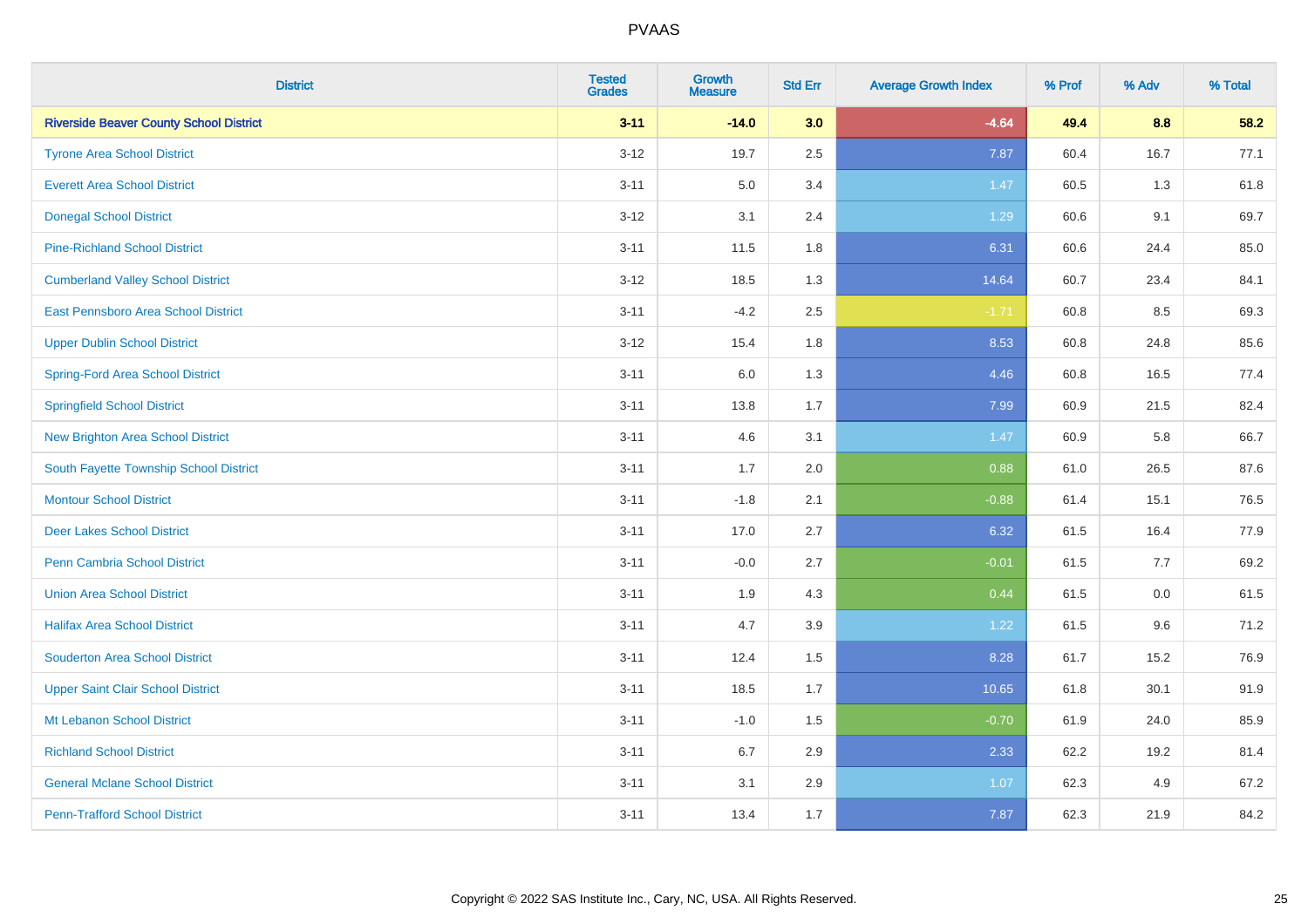| <b>District</b>                                | <b>Tested</b><br><b>Grades</b> | <b>Growth</b><br><b>Measure</b> | <b>Std Err</b> | <b>Average Growth Index</b> | % Prof | % Adv | % Total |
|------------------------------------------------|--------------------------------|---------------------------------|----------------|-----------------------------|--------|-------|---------|
| <b>Riverside Beaver County School District</b> | $3 - 11$                       | $-14.0$                         | 3.0            | $-4.64$                     | 49.4   | 8.8   | 58.2    |
| Lehigh Valley Charter High School For The Arts | $9 - 10$                       | 7.3                             | 2.6            | 2.82                        | 62.3   | 18.2  | 80.5    |
| <b>Neshannock Township School District</b>     | $3 - 10$                       | $-9.7$                          | 2.9            | $-3.34$                     | 62.4   | 5.6   | 67.9    |
| <b>Uniontown Area School District</b>          | $3 - 11$                       | 6.0                             | 3.2            | 1.87                        | 62.4   | 5.9   | 68.2    |
| <b>Greencastle-Antrim School District</b>      | $3 - 11$                       | $-3.0$                          | 2.2            | $-1.36$                     | 62.4   | 9.9   | 72.3    |
| <b>Methacton School District</b>               | $3 - 11$                       | 2.5                             | 1.7            | 1.43                        | 62.5   | 16.4  | 79.0    |
| <b>North East School District</b>              | $3 - 11$                       | $-9.3$                          | 3.1            | $-3.02$                     | 62.6   | 14.4  | 77.0    |
| <b>Springfield Township School District</b>    | $3 - 11$                       | $-18.9$                         | 3.2            | $-5.88$                     | 62.6   | 3.6   | 66.3    |
| <b>Lower Moreland Township School District</b> | $3 - 11$                       | 2.0                             | 2.2            | 0.95                        | 62.8   | 17.0  | 79.8    |
| <b>Council Rock School District</b>            | $3 - 11$                       | 8.9                             | 1.2            | 7.65                        | 62.8   | 16.6  | 79.4    |
| <b>Central Bucks School District</b>           | $3 - 11$                       | 1.6                             | 0.9            | 1.66                        | 63.0   | 16.8  | 79.8    |
| <b>West Allegheny School District</b>          | $3 - 12$                       | 4.0                             | 2.1            | 1.96                        | 63.1   | 15.7  | 78.8    |
| <b>Belmont Charter School</b>                  | $3 - 10$                       | 16.0                            | 6.5            | 2.45                        | 64.3   | 0.0   | 64.3    |
| <b>Wallingford-Swarthmore School District</b>  | $3 - 10$                       | 0.9                             | 2.4            | 0.38                        | 64.4   | 22.7  | 87.1    |
| <b>Jamestown Area School District</b>          | $3 - 11$                       | 13.5                            | 4.2            | 3.19                        | 64.4   | 13.3  | 77.8    |
| <b>Shanksville-Stonycreek School District</b>  | $3 - 10$                       | 7.0                             | 5.9            | 1.20                        | 64.7   | 17.6  | 82.4    |
| <b>Radnor Township School District</b>         | $3 - 12$                       | 1.0                             | 2.1            | 0.50                        | 65.0   | 23.2  | 88.2    |
| <b>Bethel Park School District</b>             | $3 - 11$                       | 5.6                             | 1.8            | 3.18                        | 65.3   | 18.6  | 83.9    |
| <b>Southern Lehigh School District</b>         | $3 - 11$                       | $-0.4$                          | 2.3            | $-0.17$                     | 66.1   | 11.9  | 78.0    |
| <b>Sullivan County School District</b>         | $3 - 10$                       | $-4.0$                          | 4.4            | $-0.90$                     | 66.7   | 2.6   | 69.2    |
| <b>Franklin Regional School District</b>       | $3 - 11$                       | 2.0                             | 1.9            | 1.02                        | 66.7   | 15.5  | 82.1    |
| <b>West Chester Area School District</b>       | $3 - 11$                       | 12.6                            | 1.2            | 10.38                       | 66.8   | 20.2  | 87.0    |
| <b>Garnet Valley School District</b>           | $3 - 10$                       | 10.9                            | 1.7            | 6.53                        | 67.1   | 19.0  | 86.1    |